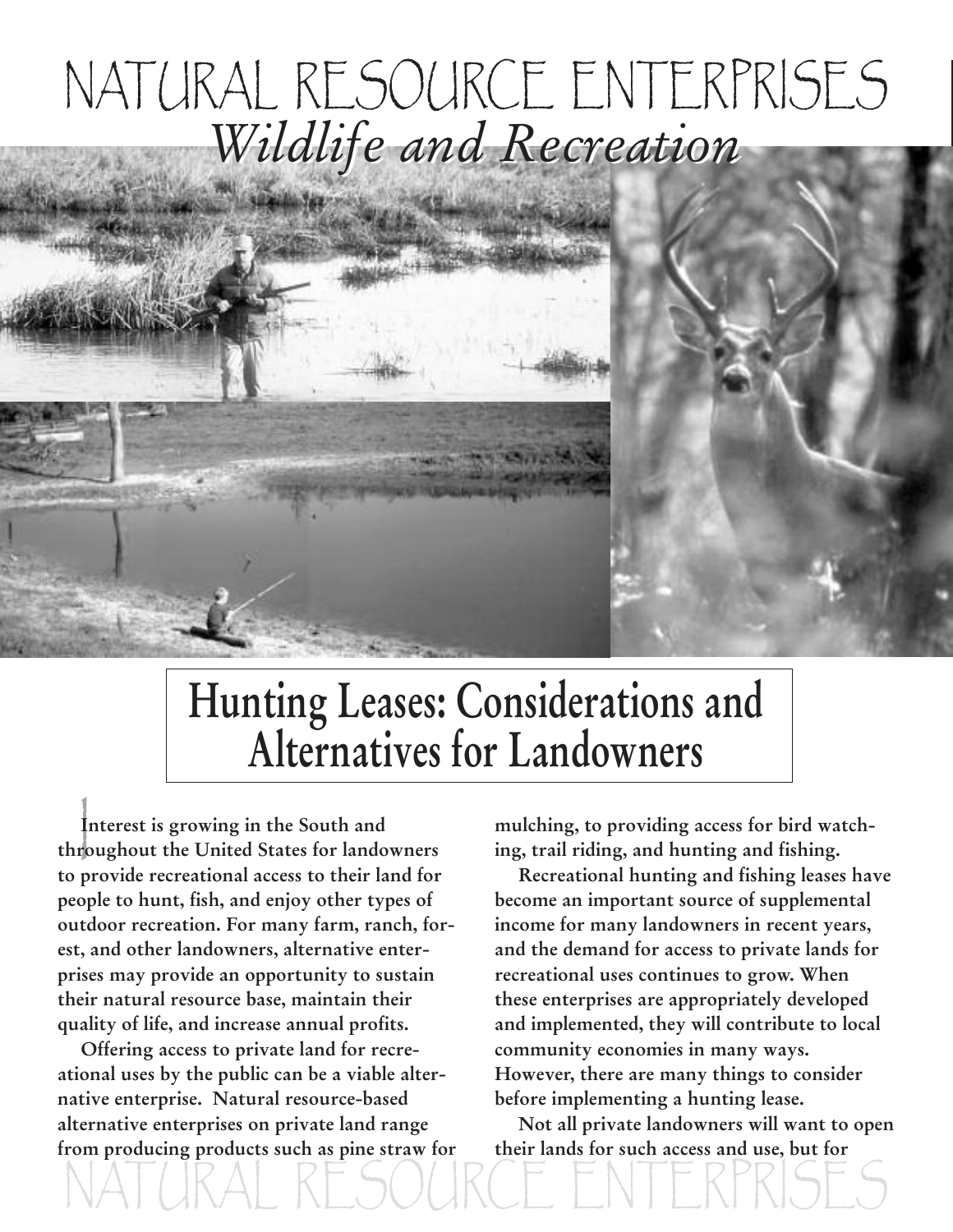**those who feel they would like to explore such enterprises, some tradeoffs will be necessary. Landowners must consider and manage such enterprises as an integral part of their total operations. They must also keep in mind the long-term sustainability of their natural resource base on which the total operation depends.**

**The information in this publication helps you as a landowner make informed decisions about one potential alternative natural resource-based enterprise—hunting leases. Much of the information in this publication comes from a number of sources, including scientific papers presented at various conferences, and from personal experience working with private landowners and recreational users over the past 35 years.**

**This publication does not provide all-inclusive, definitive information on hunting leases for**

**any individual. Natural resource productivity and sustainability capabilities in different areas are not necessarily the same. Each geographic site capability is different. Each landowner's objectives and management skills are different. Figures in this publication for fees charged per acre and minimum amounts of acreage suggested for specific kinds of hunting operations may not be appropriate for every operation. Some of the figures provided are "rule of thumb" or "ballpark" estimates for consideration based on regional or statewide surveys and informal discussions with enterprise operators. Liability insurance sources provided are simply sources known, and it is very likely there are many other providers. Sample lease agreements and sample hunting club bylaws are simply templates that you, a manager, or a hunting club group may find useful to customize for individual and operation needs.**

### **TYPES OF HUNTING LEASES**

A hunting lease is an agreement between you<br>the landowner (lessor) and hunters (lessees) that A hunting lease is an agreement between you as grants the hunter access rights for hunting game animals (and other specified activities) on your property for a specified time period. Hunters usually pay you an agreed-upon dollar amount per acre or per hunter. However, in some leases you may agree to a smaller combination of dollars per acre or per hunter with a written agreement that the hunter or hunters perform some service in exchange for the privilege of hunting access. There are numerous kinds of leases and agreements based on the agreedupon collaboration (usually in writing) between the lessor and lessee. Following are some common types of hunting leases:

- **■** *Long-Term*
- **✔** Seasonal lease—all species of game legal to hunt
- **✔** Seasonal lease—specified animal or animals
- **✔** Annual or multi-year lease—all species
- **✔** Annual or multi-year lease—specified game animal or animals.

#### **■** *Short-Term*

- **✔** Daily hunting, often by permit
- **✔** Weekly hunts

 $ES()$  $R$   $FNN$ 

- **✔** Multi-day (3- to 5-day) hunts
- **✔** Special season hunts, such as bow, muzzleloader, or rifle only

The most common types of hunting leases are the long-term annual and long-term seasonal. Under this type of leasing system, you generally provide individual hunters or groups of hunters the privilege of access to your land for hunting for a season, a full year, or for several consecutive years.

This type of leasing usually allows the hunter or hunters the privilege of hunting legal game species during specified open seasons, with fees assessed on a per-acre or lump-sum basis. These leases let you specify which game species can be hunted, and you can reserve hunting rights for yourself, your guests, and your immediate family. In fact, depending on the interests of the lessee and your willingness, these leases can be customized to the satisfaction of both you and the lessee, as well as the agreed-upon price paid for the privilege of leasing.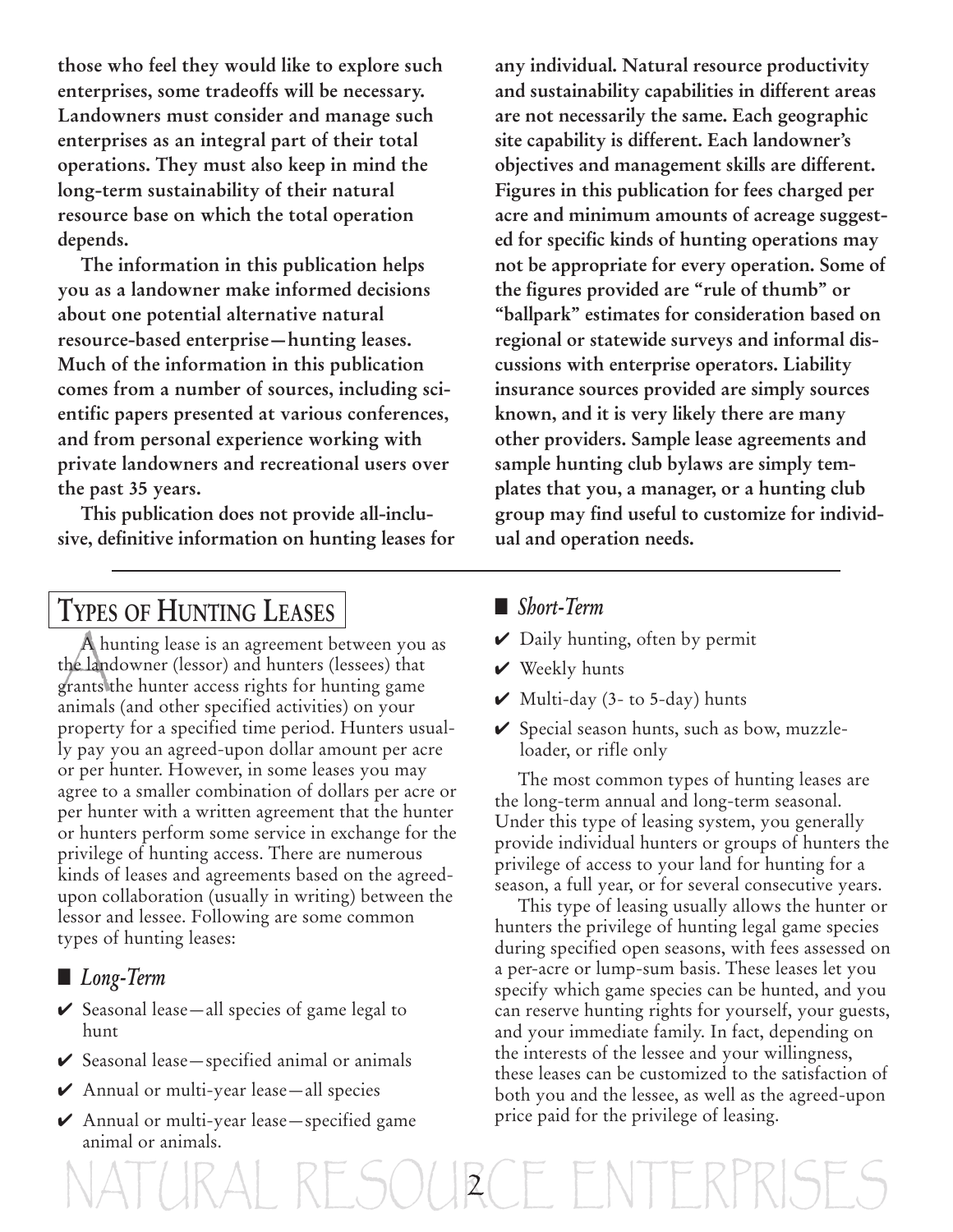For many landowners, such long-term seasonal or annual leases for a set price per acre or lump sum seem to be the easiest to negotiate and require the least oversight. If you are satisfied with this type of arrangement, the lease fee is satisfactory, and the lessee has demonstrated appropriate and responsible care of the land and resources, you can continue such annual leases on a multi-year arrangement.

Long-term leases have advantages and disadvantages. The advantages are that such leases generally result in better landowner-lessee relationships, because you get to know the lessees personally, helping to build trust over time, and the lessees get to understand what your objectives are, and they become interested in helping manage the property to meet these objectives. The longer time that lessees lease a property, the better they come to know it, and the more likely they will become interested in working with you to improve habitat management for wildlife. The more provincial interest they develop in the property, the more they will help to prevent trespass and poaching. If you are satisfied with the long-term arrangement, you can project anticipated income.

The disadvantage is that sometimes such longterm lease arrangements make it difficult to increase lease fees when you need to, and some lessees take such an interest that they begin to think of the property as theirs and forget to honor your rights. However, both sportsmen and landowners are more often willing to make time, labor, and financial investments in leased property when they know they have a secure arrangement for more than 1 year or season. Such long-term lease arrangements can be for specific game species only or offer hunting for all legal game species to the lessee. It can include such other activities as scouting before hunting seasons, camping, and fishing, if available.

If you are active in the day-to-day management of the property, you may also choose to lease access rights for hunting one particular species to one hunter or group of hunters and to yet another hunter or group of hunters for hunting another species. An example would be deer hunting to one group and spring turkey hunting to another, or dove hunting to one group and waterfowl hunting to another. Obviously this works best when seasons do not overlap. These leases usually return the most annual income but clearly also require the most intensive involvement of you or a manager. They also require more labor, time, and

habitat management investments, such as providing dove fields, food plots, waterfowl blinds, and other requirements.

Short-term leases can be on a daily permit basis, such as for dove hunting; a per weekend basis for deer or waterfowl hunting; a weekly basis during a special season, such as bow hunting or muzzleloader hunting; or a one-season, special management type of hunt, such as a late-season doe hunt only. Some of these hunts can be packaged to include guides, lodging (on the lease property or at a local motel), and meals. Clearly this type of leasing arrangement requires intensive management and marketing for greatest success, but it can yield a higher rate of return and does not obligate the entire property for an entire hunting season or year. In other words, you can provide access to limited portions of the land for shorter periods of time and can limit the hunting to the species desired.

Hunting leases can be developed by sportsmen contacting you directly about the potential of leasing your land for hunting rights access, or a broker may make such arrangements. However, more and more landowners interested in leasing their land for hunting access are finding that newspaper and magazine ads or a website will often locate willing hunters or groups of hunters interested in leasing tracts of land for hunting privileges. There can be some advantage for some owners, particularly nonresident landowners, in having a broker take care of the advertising and locating and dealing with responsible lessees and with neighboring land-owners. Another advantage is the broker can help ensure the lessees honor their lease and pay on time. However, such brokers will come at a cost.

Before beginning a hunting lease program, you need to consider a number of things and be prepared to spend some time, labor, and resources to determine the value of your resources, how to manage and sustain them as renewable natural resources, what your long-term objectives are, and if such a leasing program is compatible with your other land management objectives. You also should recognize the advantages and disadvantages of leasing your land for hunting, such as these:

#### **■** *Advantages*

- **✔** Can be a dependable source of additional annual income
- **✔** Can provide in-kind labor assistance from lessees

NATURAL RESOUBCE ENTERPI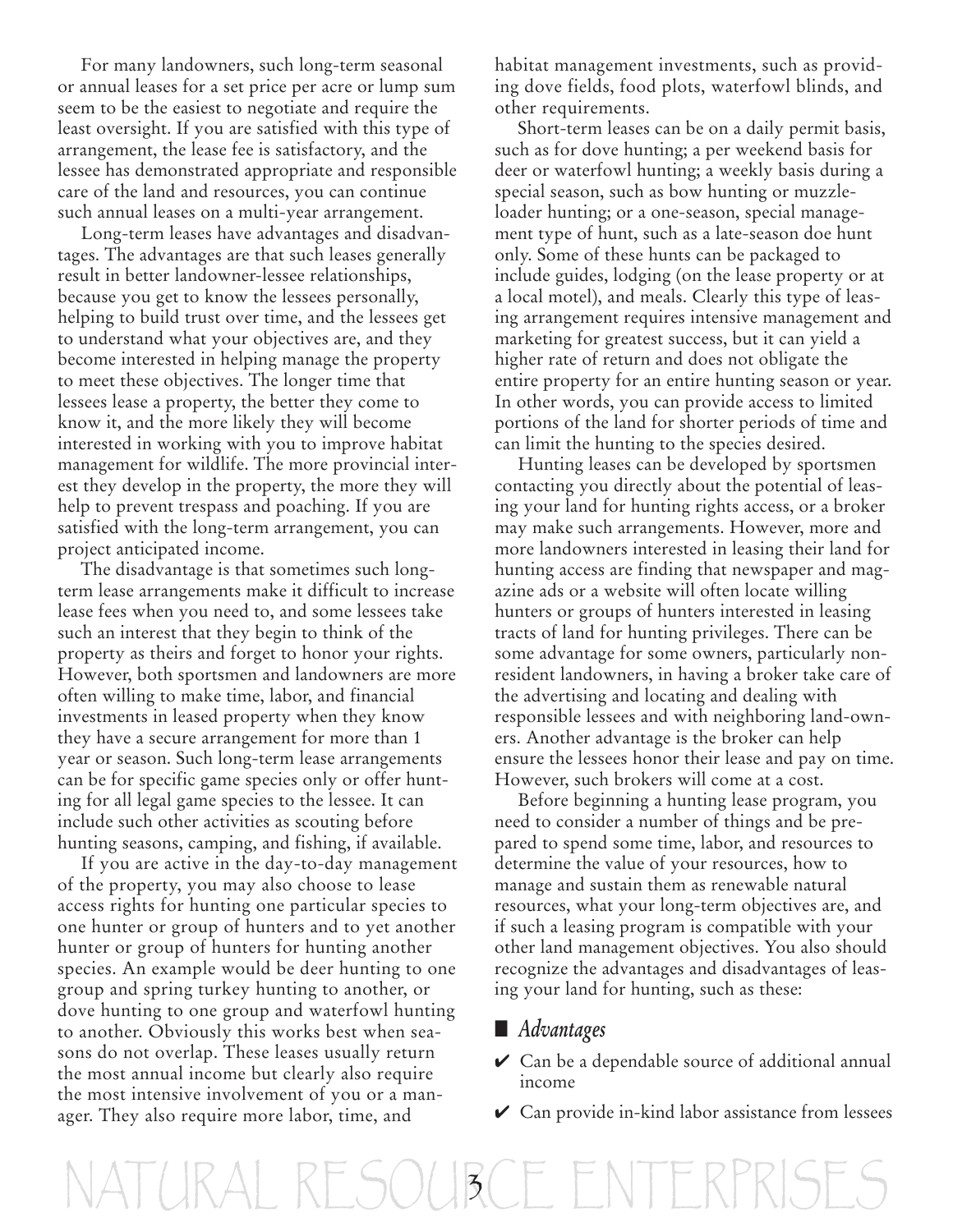- **✔** Can help reduce trespass problems
- **✔** Can help you gain better control of who is using the land for what purposes
- **✔** Can complement other land management operations
- **✔** Can improve other recreational opportunities
- **✔** Can benefit local community economy
- **✔** Can help you better manage wildlife habitat and populations

#### **■** *Disadvantages*

- **✔** Increased liability concerns and costs
- **✔** Will require increased landowner or manager involvement of dealing with lessees
- **✔** Could mean some tradeoffs in other operations
- **✔** Could present conflicts with neighbors
- **✔** Likely to require some investment in habitat and access management
- **✔** Will require record keeping, evaluation, and business management

### **HUNTING LEASE AGREEMENTS**

Without question, most hunting leases should be<br>undertaken only with a written agreement. Such an Without question, most hunting leases should be agreement serves as a contract that protects the agreed-upon rights of both you (lessor) and the lessee. The significance of a well-considered written lease agreement cannot be overemphasized, since it is the foundation for a successful hunting lease program. Effective hunting lease agreements protect your interests, yet allow enough flexibility to permit enjoyment of the access rights provided to the lessees. Such leases can be developed from "boilerplate" examples but can be customized to protect you against later conflicts. A lease must be well thought out before being finalized and agreed to by you and lessee. Most of the potential conflicts between you and lessees can be prevented and a good working relationship can be maintained by having a mutually agreed-upon written lease. Some "boiler-plate" examples of written hunting leases are provided in the back of this publication for examination and modification to meet individual needs. Your needs and desires are paramount but

must be tempered by recognizing the needs and desires of the lessees and what they are willing to pay for.

#### **■** *Considerations when Developing A Lease Agreement*

- **✔ References**—If you are not familiar with individuals or groups who desire to lease your property, you should not hesitate to ask for references. You may get references from other landowners who leased to the lessees previously or from conservation officers or community leaders who know the potential lessees.
- **✔ Proof of liability insurance**—As part of the lease agreement, you can require the lessee to pay for liability insurance (with your name listed on the policy) and provide proof of coverage by keeping a copy of the insurance policy with proof of purchase. Requirements for liability insurance can be written into the lease agreement. Be sure such policies cannot be canceled during the lease time. This precaution transfers a large portion of the liability to the lessee. Otherwise, you are responsible for the costs of appropriate liability insurance coverage to ensure your protection.
- **✔ Establish and maintain open communication** An open channel of communication from the beginning prevents potential misunderstanding between you and lessees. For hunting clubs or organized groups of lessees, try to arrange a time before the hunting season to meet with the group and get to know them.
- **✔ Organized groups/hunting clubs**—Hunting clubs should be well organized and governed by self-regulating bylaws and have a designated contact person. A sample of hunting club bylaws is provided in the back of this publication. You should receive a copy of adopted bylaws.
- **✔ Lease to local people when possible**—Locals, if willing to pay, can often help look after your property. Having such local participation often avoids the resentment of the "outsider."
- **✔ Annual meetings**—You should meet with groups or hunting clubs who lease your land at least once each year before the hunting season to discuss land use changes, modifications that may be needed to the lease agreement, or your need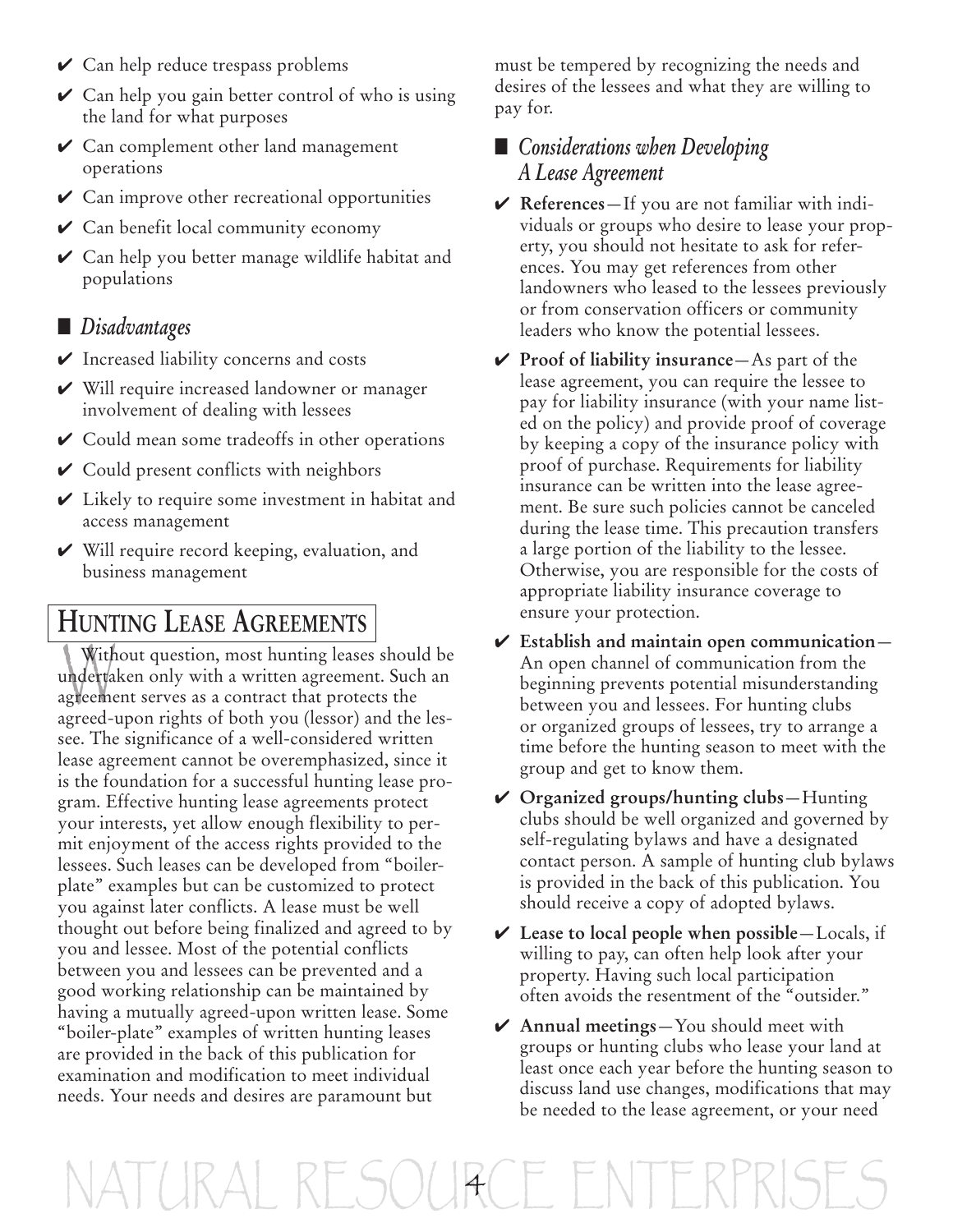for some help improving habitat or hunting opportunities.

- **✔ Limit hunters and guests**—For the benefits of safety, enjoyment, and protection of the resource, the number of hunters must be restricted. For example, too many hunters using the property at any one time during the season may compromise the safety, enjoyment, and sustainability of the resources. Here are some rules of thumb for consideration with exceptions for different kinds of habitat and hunting: for deer hunting, one hunter per 100 acres; for waterfowl hunting, one hunting party per 100 acres of wetlands or waterfowl habitat; and for turkey, one hunter per 200 acres.
- **✔ Written rules**—Consider drafting written rules aimed at preventing potential accidents and protecting property, especially if there are known hazards, such as old wells, sinkholes, and other risks to personal safety on the property. Make sure all lessees are aware of these written rules, and have them sign a statement that they have read and understand them.
- **✔ Incorporation**—Hunting club representatives (officers) cannot legally represent the entire club when signing a lease agreement unless the club or group is incorporated. If the club or group is not incorporated, each member of the club/ group must sign and date the written lease agreement.
- **✔ Liability risk reduction**—In addition to requiring the club/group to purchase an insurance policy to cover liability, you should practice a risk-reduction program that reduces all known hazards on the property. Keep records of such efforts to reduce or eliminate known and potential risks to lessees. You should keep accurate records in case of a libel suit. Identify hazards you cannot reduce or eliminate, and explain them to lessees with a map and written description.
- NATURAL RESOURCE ENTERPRISES Here are other considerations: If ATVs are to be used on the property, require additional rider insurance from lessees. Avoid single-strand cable gates, or have them clearly marked and flagged. If portable tree stands are to be used, make sure lessees' liability insurance covers such use, or require permanent stands to be used. In accord with state law, require hunters to pass an approved hunter safety program and show a certificate of completion. (Anyone born

after January 1, 1972, is legally required to complete a hunter education course before purchasing a Mississippi hunting license. Also, anyone 12 years of age but under 16 years of age must have a certificate showing completion of a hunter education course approved by the Department of Wildlife, Fisheries, and Parks before hunting in Mississippi.)

- **✔ Attorney lease review**—Have an attorney review the written lease before it is agreed to and signed by either party. This helps protect both parties and clarifies that the agreement is legal and binding.
- **✔ Up-front payment**—The agreed-upon lease payment should be made before the hunting season begins, preferably before the date of the lease period. This ensures that payment is made before the hunt begins, and it allows the owner the potential of investing the funds and earning interest.
- **✔ Permanent structure policy**—You may or may not want the lessee to put up permanent structures, such as buildings, sheds, or cabins. If you do permit any of these, you should decide what types of structures to allow and what should happen to these structures if and when the lease is terminated.
- **✔ Vehicle restriction**—You may want to restrict what type of vehicles may be used on identified roads and trails and/or restrict the use of particular types of vehicles to certain roads on the property.
- **✔ Notification of presence**—You may require hunters to check in and out via a check station or notify you in advance by phone or in writing when hunting or otherwise accessing the property.
- **✔ Arbitration**—Disputes can arise, regardless of how well the lease agreement is written. Some leases specify using arbiters who were agreed upon in advance by both parties. The arbiter should be a neutral party, such as an attorney, conservation officer, or other mutually agreedupon individual.
- **✔ Game law violations**—In case game laws are violated, unintentionally or intentionally, the club/group bylaws need to ensure the violation is reported to both the local conservation officer and to the landowner.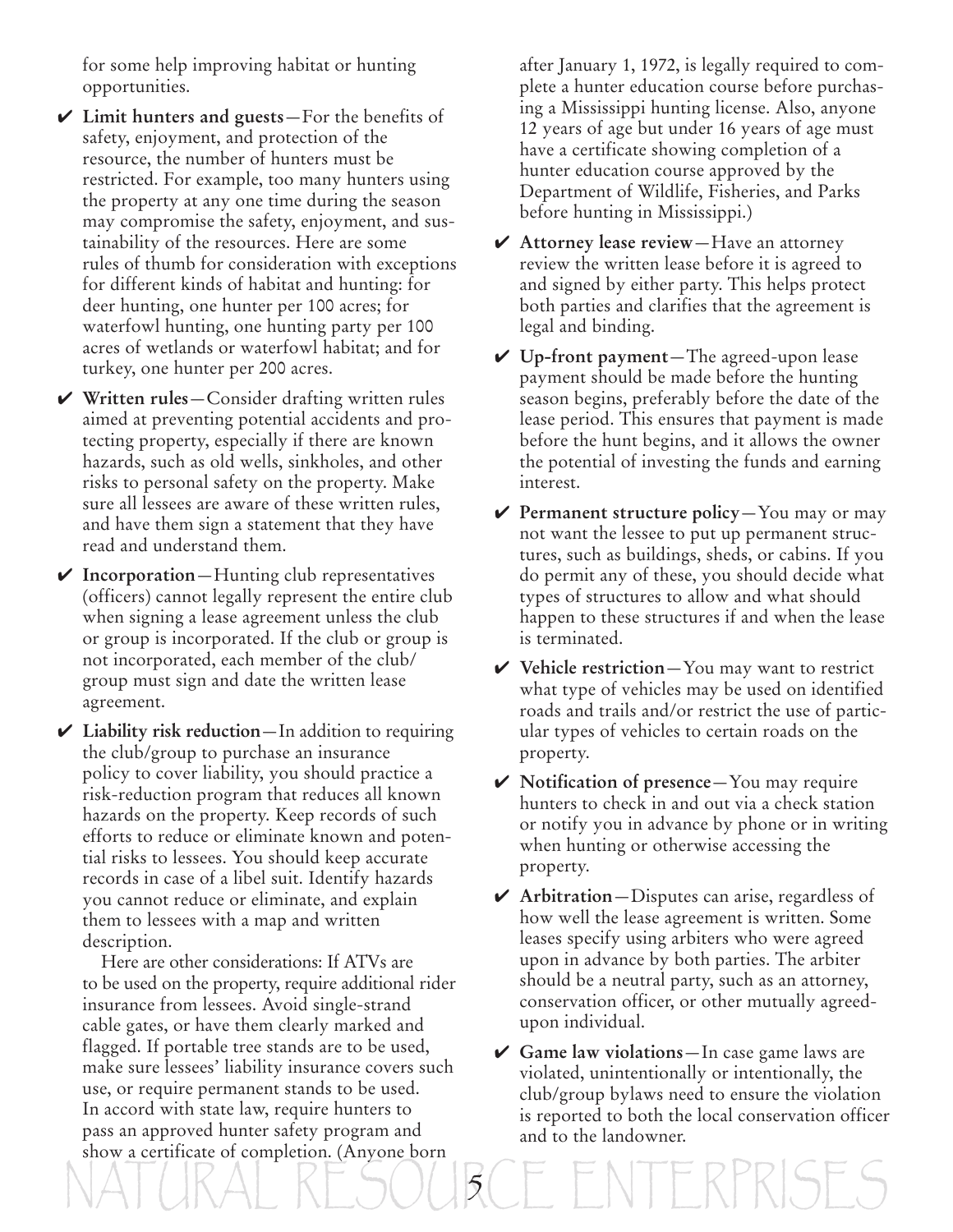**✔ Automatic lease renewal**—If you are pleased with the lessee(s), you may want to provide for an automatic lease renewal agreement consideration. This can be put into effect barring conflicts or need for some change in the agreement, if agreed upon 90 days before the lease terminates. This may be an advantage for both parties if things are going well.

#### **■** *Suggested Items to Include in a Written Hunting Lease*

- **✔** Your name, address, and phone number, and the same information for the hunters, group, or club (lessees).
- **✔** The purpose of the hunting lease, describing the species of game allowed to be hunted as well as other activities allowed on the property, such as camping, fishing, scouting, permanent structure placement, and disposal.
- **✔** A description of the property with the location of the tract, boundaries, and areas off limits to hunting access. You should also provide a map with the property description. It is wise to conduct a tour of the property or tract to be leased with lessees to point out clearly marked property boundaries as well as any known restricteduse areas or hazards. In the description, it is helpful to point out the present condition of the property, such as 20-year-old pine plantation, row-crop areas, pasture, restricted areas, and reasons for restrictions.
- **✔** The duration of the lease, describing the beginning and ending dates of the lease, whether seasonal or annual or longer term.
- **✔** The method of lease payment, stating how much the lessees must pay and a date when payment must be received. Penalties for late payment can be described but must be well in advance of the beginning of the hunting season.
- **✔** Damage provisions and a deposit (if you think this is needed) to cover the costs of damage or loss of your property, livestock, or other resources if not repaired or compensated. Such damage provisions should specify that the lessees are responsible for any damages or losses they or their guests (if allowed) cause to the property or to your assets. You should return damage deposits to the lessees if damage is

corrected or does not occur during the effective lease period.

- **✔** A termination of lease clause with provisions to cancel a lease agreement if either party fails to abide by the terms of the written lease agreement, such as a lessee's violating state or federal game regulations. It must also ensure your or your heirs' right to cancel a lease if you sell the property or if you die within the effective lease period.
- **✔** A subleasing clause that specifies whether the lessees can sublease or assign leasing rights to a third party. You should avoid the idea of subleasing your property to third-party access by the original lessees.
- **✔** The lessee's responsibilities should be clearly defined within the agreement to include these items: closing gates and repairing broken fences; obeying all state and federal game regulations; helping put out wildfires; evicting trespassers or at least immediately contacting the owner or local law enforcement personnel; adhering to the management plan regarding game harvest recommendations; keeping good game harvest records; appropriately posting the property; obeying restrictions on the use of alcohol; and properly using off-road vehicles.
- **✔** The lessor's responsibilities should be clearly defined within the lease to include duties (as you agree to provide) such as maintaining roads, planting food plots or preparing fields for dove hunting, and providing facilities for lodging or for cleaning and storing harvested game. Obviously, these duties and amenities have a cost, and you will have to consider them in the cost of the lease.
- **✔** Your rights as the landowner must be clearly stated in the lease, such as the right to continue to manage the land to meet your identified objectives, the right to allow family members defined hunting privileges, and the right to request removal of a club or group member who violates property or approved behavior codes.
- **✔** You can add indemnity clauses or "hold harmless" disclaimers to the lease agreement. These may protect you from liability if someone is injured on your land. You can use them as proof that an injured lessee assumed the risks of doing a particular activity like climbing a tree or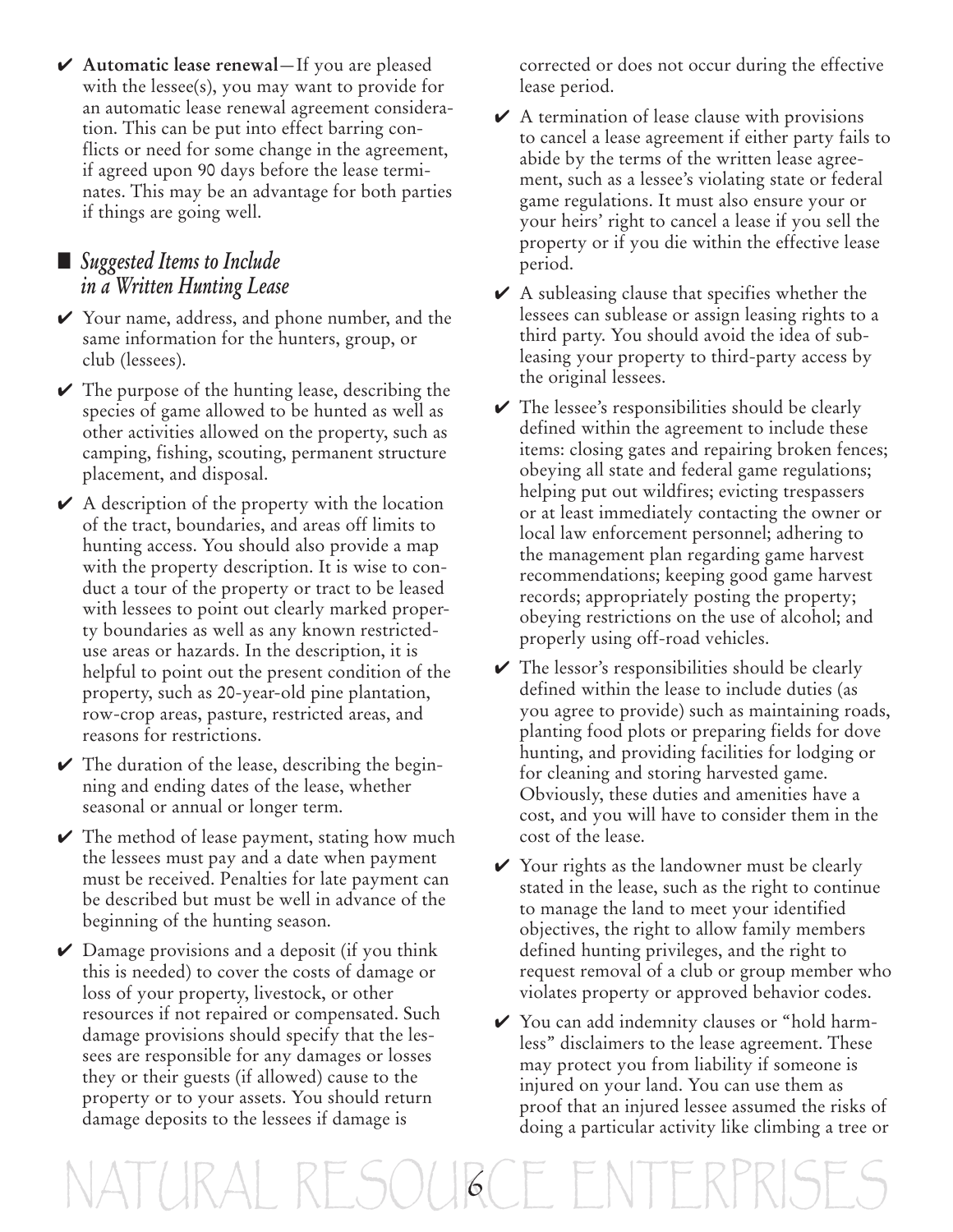crossing a fence. They do not, however, relieve you of liability associated with demonstrated negligence.

- **✔** The number of members allowed in lessee clubs/groups.
- **✔** The number of guests, if allowed, and the number of total lessees and invited guests that may be on the property to hunt at any specific time.

#### **■** *Determining Hunting Lease Price Structure*

If you have no experience leasing land for hunting access, one of the most difficult decisions is determining a fair market price that is competitive yet gives you a reasonable return for the lease and any services or amenities provided. The following are known methods but are by no means the only methods:

- **✔ Break even plus 10 percent**—The lease price is based on management and costs associated with the lease operation plus 10 percent to cover unforeseen costs and the need for the lease to cover operational costs and land taxes.
- **✔ Habitat valuation**—The lease price is determined from a subjective rating of the quality and quantity of wildlife habitat available. For example, if the wildlife habitat and populations have been managed to provide high populations of wildlife and better than average hunting opportunities, the value of the lease may be higher, or if the lessees want to limit or keep out other hunters that the property could reasonably sustain, they may have to pay a premium price for that.
- **✔ Baseline plus value-added**—You charge a base price per acre plus charges on improvements made, amenities, or services provided.
- **✔ Competitive pricing**—You base the lease price on the going rate of other leases in the area or lease prices charged elsewhere for similar access, services, and amenities provided.
- **✔ Sealed bid**—This is similar to timber sales in that you develop a description of the hunting lease and what it offers, and you request sealed bids. You can do this via advertising or by contacting individuals or hunting groups who may have an interest.

### **HOW TO FIND A RESPONSIBLE LESSEE**

It may be difficult to identify and locate resposible hunters who will take an interest in the land It may be difficult to identify and locate responand resources being leased and who will respect the property and abide by terms and conditions in a written lease. It will pay dividends in the long term, however. Without appropriate screening of lessees, you may find yourself with an unmanageable group who have no regard for your rights or maintaining the property and the sustainability of the habitat and wildlife. Many problems could arise, such as trash dumping, wildfires, road and tree damage, illegal hunting, damage to facilities and livestock, and overharvest of the game resource. For the most part, you can avoid these problems by using these practices:

- **✔** leasing to known hunters with some local members
- **✔** developing and using a well-constructed written lease that protects your interests. If the club or group is not incorporated, every member must sign; if the club or group is incorporated, the representative must make sure every member has read and understands the lease.

After you locate interested lessees, ask them to provide a list of references, and use this list to ensure they have not had problems in the past leasing lands from other landowners and that they are known to be responsible and ethical hunters. If the lessees pass this background check, conduct a personal interview with them or their representative, if the group is incorporated. Develop a list of questions in advance that you want to have answered, and don't be afraid to ask tough questions. Then use all the information to make an informed decision.

#### **■** *Trespass*

In Mississippi, it is illegal to enter private lands without permission from the landowner. Hunting, fishing, or trapping on land without permission of the landowner is a misdemeanor punishable by a fine and possible imprisonment. The trespass law is enforceable by conservation officers and county sheriffs.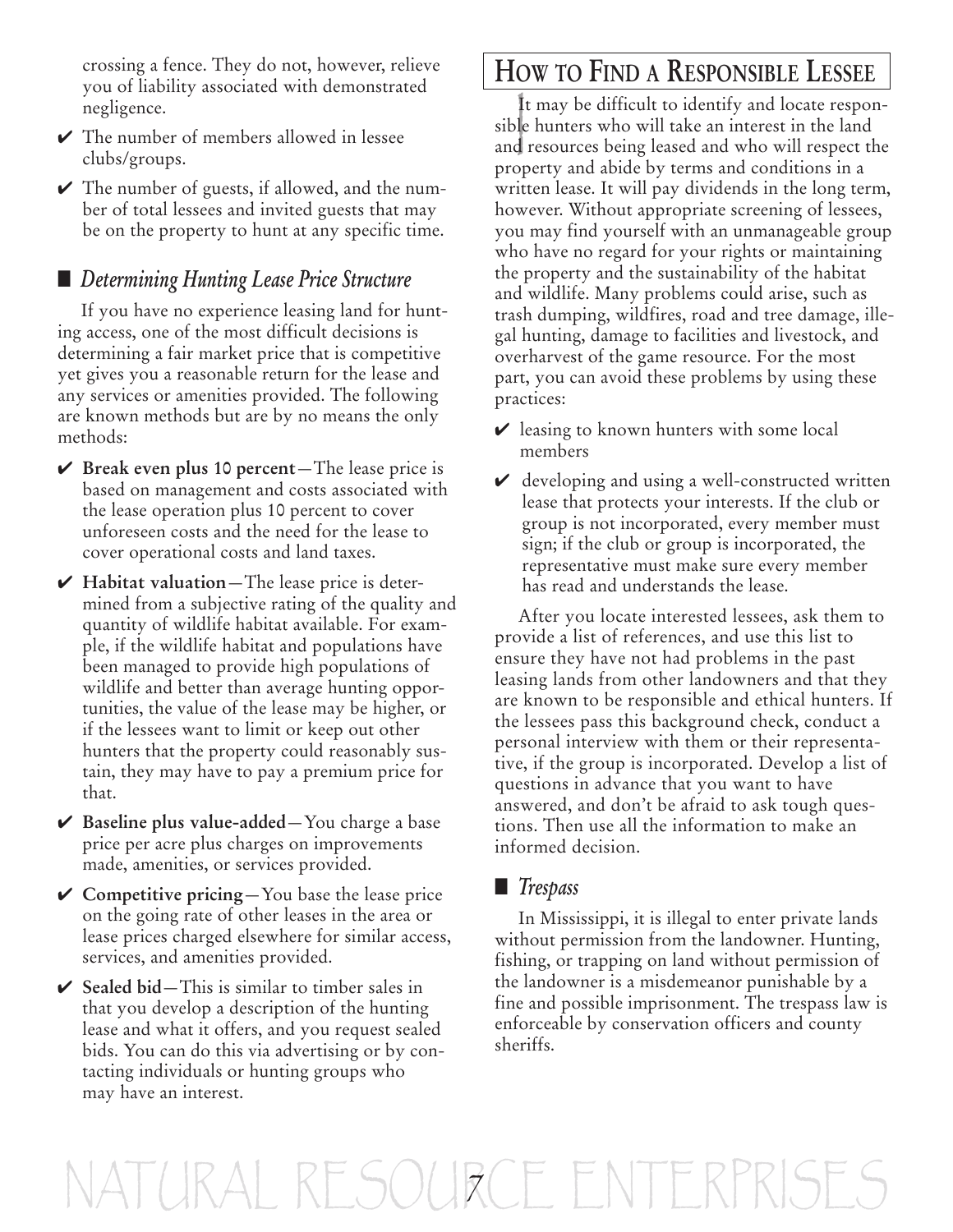### **SUMMARY**

**EUMMINITED**<br>
Recreational access leases have become an<br>
important source of alternative income for many Recreational access leases have become an forest and agricultural landowners in the South, as well as in other parts of the United States. Most forest industry landowners and managers now consider income from recreational access leases as a vital part of their resource and financial decisionmaking process.

If you as a private landowner consider such leases as an alternative enterprise to supplement your income, you should understand the advantages and disadvantages of the leases. You also must consider and remember you are not selling wildlife, which is publicly owned. You are selling the opportunity and privileges that go with access to your land for the purposes specified in the written lease agreement. Having some idea of the habitat quality and status of wildlife populations on your land will be important in making decisions. The sustainability of your renewable resources is the key to long-term income potential as well as sustainability of the operation. Recreational access/hunting leases can become an enjoyable and rewarding experience for you (lessor) and others (lessees) with advance planning, preparation, management, and communication.

As far as the economic potential of hunting leases, the range of returns varies considerably based on the type of lease. One example would be highquality waterfowl blinds leases that bring the highest annual returns per acre of access, versus leases for small-game hunting that may be as low as 50 cents per acre, to high-quality, big-game leases that may go for as much as \$25 per acre or more in some areas.



## $2FSAU$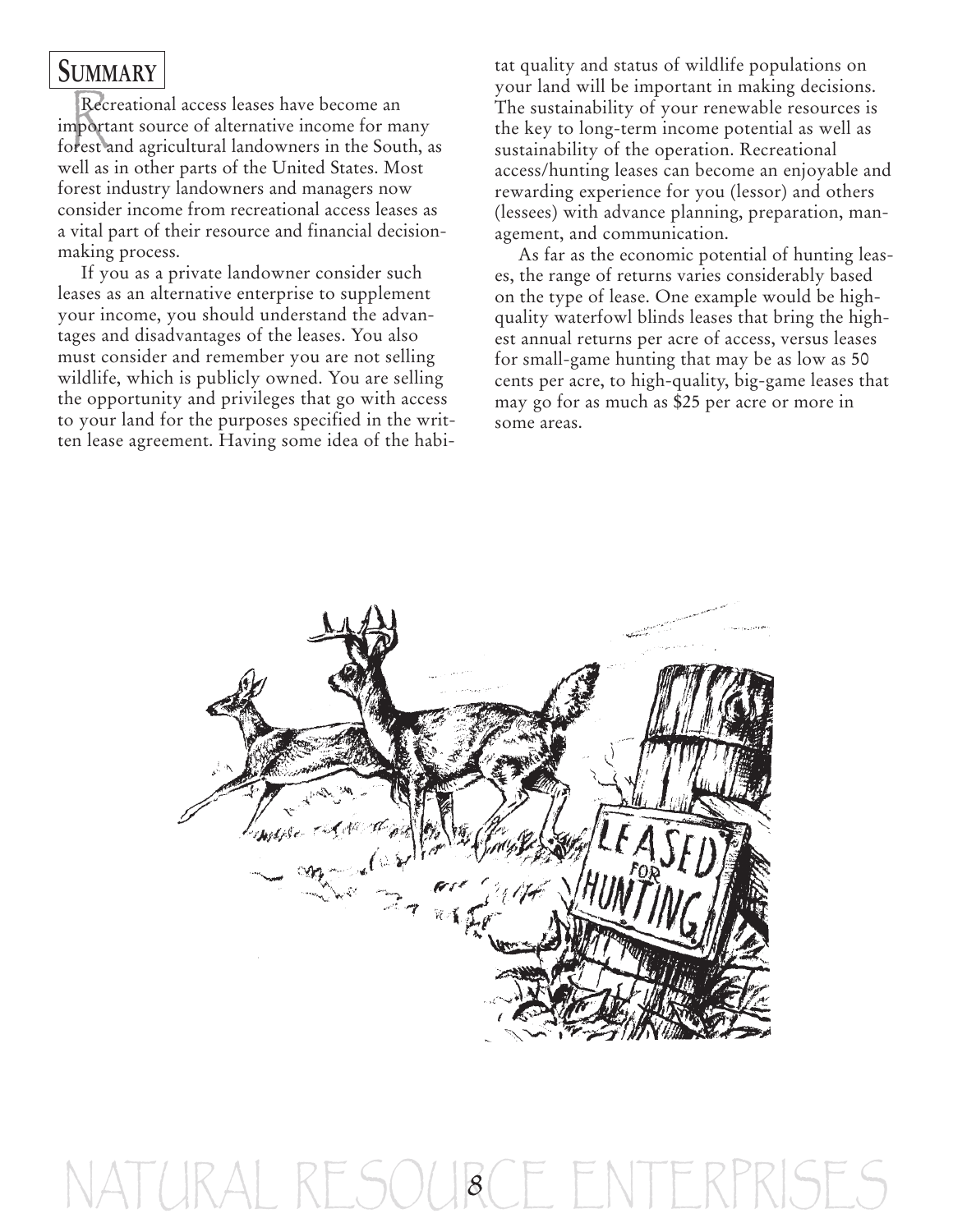### **SAMPLE HUNTING LEASE AGREEMENT**

This hunting lease agreement is for educational purposes only. It is important to check with your attorney before writing and signing a binding legal agreement. You may want this lease to be more detailed or include more requirements, or you may want it to be less detailed. If you want to provide other services or rights, such as guides, cleaning game, or allowing the lessee to improve the habitat, you should include those provisions.

STATE OF:

COUNTY OF:

TRACT:

This Lease Agreement (the "Lease") entered into as of the day of \_\_\_\_\_, by and between \_\_\_\_\_\_\_\_\_\_\_\_\_ hereinafter referred to as Lessor, and \_\_\_\_\_\_\_\_\_\_\_\_\_\_\_\_\_\_\_\_\_a/an (state whether an individual, a partnership, corporation, or unincorporated association) hereinafter referred to as Lessee.

The Lessor agrees to lease the Hunting Rights, as defined below, on \_\_\_\_\_\_\_acres more or less, to Lessee for  $\frac{1}{\sqrt{2\pi}}$  (\$  $\frac{1}{\sqrt{2\pi}}$  /Acre), for a term commencing on  $\frac{1}{\sqrt{2\pi}}$  (the "Commencement Date") and ending on \_\_\_\_\_\_\_\_\_\_\_\_\_\_\_\_\_\_\_ (the "Expiration Date") on the following described property (the "Land").

#### **See Attached Description**

The Hunting Rights shall consist of the exclusive right and privilege of propagating, protecting, hunting, shooting and taking game and waterfowl on the Land together with the right of Lessee to enter upon, across and over the Land for such purposes and none other.

This Hunting Lease Agreement shall be subject to the following terms and conditions:

#### **PAYMENT**

1. The Lessee shall pay to the Lessor \_\_\_\_\_\_\_\_\_\_\_\_\_, the amount of one (1) year's Rent in full, on or before \_\_\_\_\_\_\_\_\_\_\_\_\_\_\_\_ by check payable to Lessor.

#### **COMPLIANCE WITH LAW**

2. Lessee agrees for itself, its licensees and invitees to comply with all laws and regulations of the United States and of the State and Local Governments wherein the Land lies relating to the game or which are otherwise applicable to Lessee's use of the Land. Any violation of this paragraph shall give Lessor the right to immediately cancel this Lease.

#### **POSTING**

3. Lessee shall have the right to post the Land for hunting to prevent trespassing by any parties other than Lessor, its Agents, Contractors, Employees, Licensees, Invitees, or Assigns provided that Lessee has obtained the Lessor's prior written approval of every sign designed to be so used. Every such sign shall bear only the name of the Lessee. Lessor reserves the right to prosecute any trespass regarding said Land but has no obligation to do so.

## RESOURCE ENTERP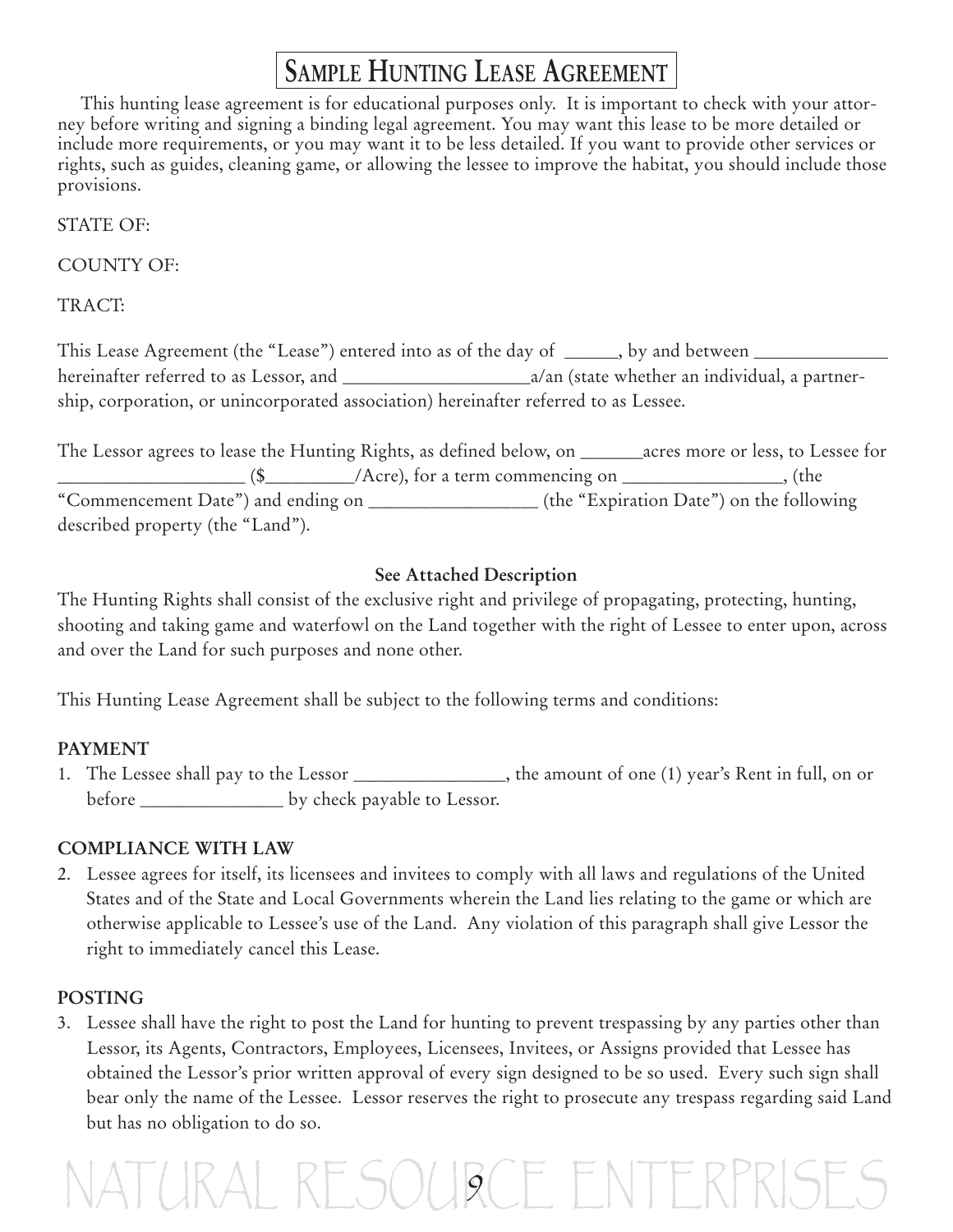#### **LESSOR'S USE OF ITS PREMISE**

4. Lessor reserves the right in itself, its Agents, Contractors, Employees, Licensees, Assigns, Invitees, or Designees to enter upon any or all of the Land at any time for any purpose of cruising, marking, cutting or removing trees and timber or conducting any other acts relating thereto and no such use by Lessor shall constitute a violation of this Lease. This right reserved by Lessor shall be deemed to include any clearing, site preparation, controlled burning and planting or other forestry work or silvicultural practices reasonably necessary to produce trees and timber on the Land. Lessee shall not interfere with Lessor's rights as set forth herein.

#### **GATES/BARRIERS**

5. Lessor grants to Lessee the right to install gates or other barriers (properly marked for safety) subject to the written permission of Lessor and the terms and conditions relating thereto as set forth elsewhere in the Lease, on private roads on the Land, and Lessee agrees to provide Lessor with keys to all locks prior to installation and at all times requested by Lessor during the term of this Lease.

#### **ROAD OR FENCE DAMAGE**

6. Lessee agrees to maintain and surrender at the termination of this Lease all private roads on the Lands in at least as good a condition as they were in on the date first above-referenced. Lessee agrees to repair any fences or other structures damaged by itself, its licensees or invitees.

#### **ASSIGNMENT**

7. Lessee may not assign this Lease or sublease the hunting rights the subject of this Lease without prior written permission of Lessor. Any assignment or sublease in violation of this provision will void this Lease and subject Lessee to damages.

#### **FIRE PREVENTION**

8. Lessee shall not set, cause or allow any fire to be or remain on the Land. Lessee covenants and agrees to use every precaution to protect the timber, trees, land, and forest products on the Land from fire or other damage, and to that end, Lessee will make every effort to put out any fire that may occur on the Land. In the event that any fire shall be started or allowed to escape onto or burn upon the Land by Lessee or anyone who derives his/her/its right to be on the Land from Lessee, Lessor shall have the right immediately to cancel this Lease without notice, and any payments heretofore paid shall be retained by Lessor as a deposit against actual damages, refundable to the extent such damages as finally determined by Lessor are less than said deposit. In addition, Lessor shall be entitled to recover from Lessee any damages which Lessor sustains as the result of such fire. Lessee shall immediately notify the appropriate state agency and Lessor of any fire that Lessee becomes aware of on Lessor's lands or within the vicinity thereof.

#### **INDEMINIFICATION AND INSURANCE**

9. Lessee shall indemnify, defend and hold harmless Lessor, its directors, officers, employees and agents from any and all loss, damage, personal injury (including death at any time arising therefrom) and other claims arising directly or indirectly from or out of any occurrence in, or upon, or at the said Lands or any part thereof relating to the use of said Land by Lessee, Lessee's invitees or any other person operating by, for or under Lessee pursuant to this Lease. Lessee further agrees to secure and maintain a \$1,000,000 public liability insurance policy in connection with the use of the Land with Lessor named as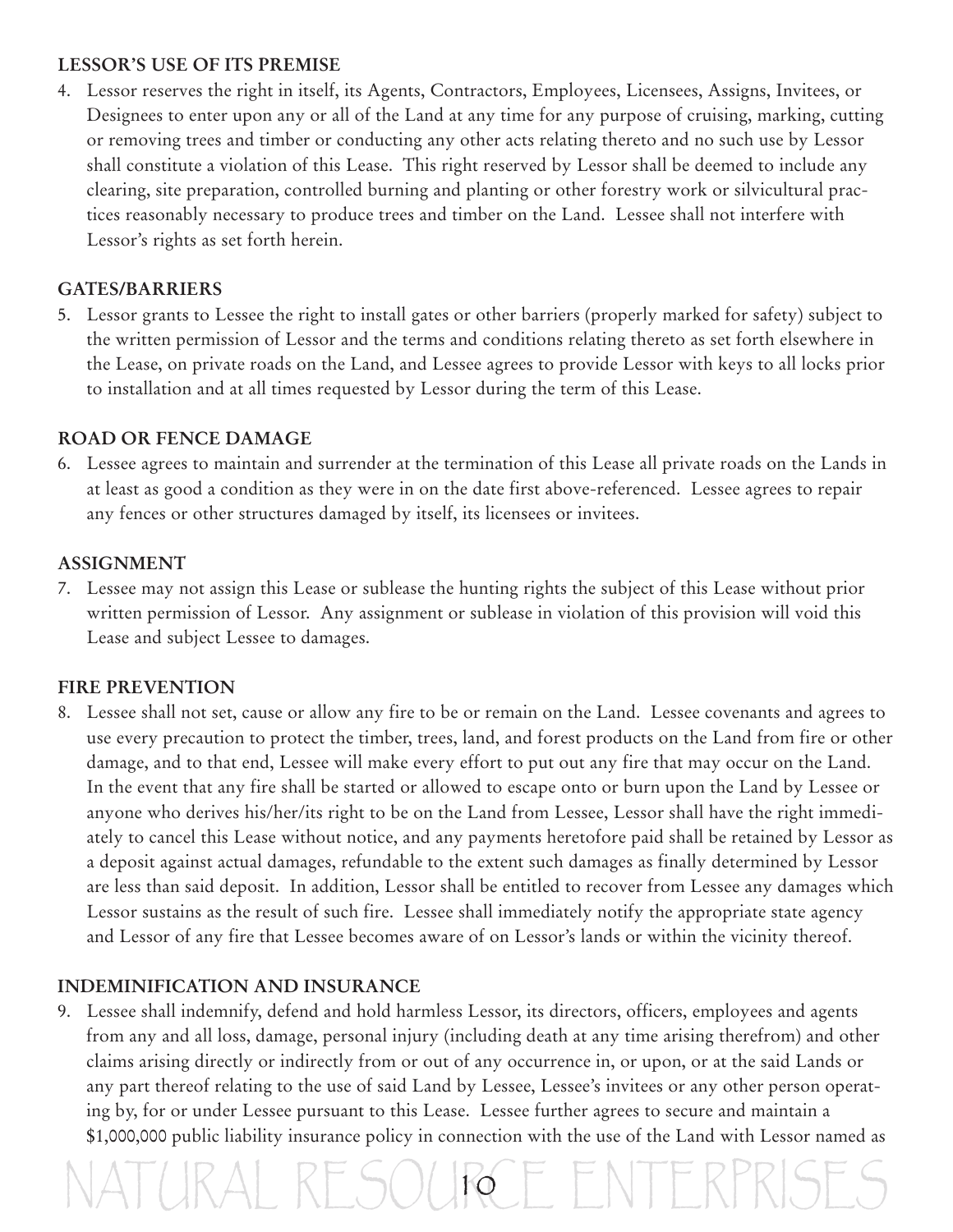insured and with such insurance companies as shall be agreeable to Lessor. This indemnity shall survive the termination, cancellation or expiration of this Lease.

#### **RULES AND REGULATIONS**

10. Lessor's rules and regulations attached hereto as Exhibit "A" are incorporated herein by reference and made an integral part hereof. Lessee agrees that any violation of said rules and regulations is a material breach of this Lease and shall entitle Lessor to cancel this Lease as its option effective upon notice by Lessor to Lessee of such cancellation.

Lessor reserves the right from time to time, to amend, supplement or terminate any such rules and regulations applicable to this Lease. In the event of any such amendment, supplement, or termination, Lessor shall give Lessee reasonable written notice before any such rules and regulations shall become effective.

#### **MATERIAL TO BE SUBMITTED TO LESSOR**

11. If this Lease is executed by or on behalf of a hunting club, Lessee shall provide Lessor, prior to the execution hereof, a membership list including all directors, officers, and/or shareholders, their names and addresses and a copy of Lessee's Charter, Partnership Agreement and By-Laws, if any. During the term of this Lease, Lessee shall notify Lessor of any material change in the information previously provided by Lessee to Lessor under this paragraph 11.

#### **LESSEE'S LIABILITY RE: TREES, TIMBER, ETC.**

12. Lessee covenants and agrees to assume responsibility and to pay for any trees, timber or other forest products that may be cut, damaged, or removed from the Land by Lessee or in connection with Lessee's use of the Land or any damages caused thereupon.

#### **NO WARRANTY**

13. This Lease is made and accepted without any representations or warranties of any kind on the part of the Lessor as to the title to the Land or its suitability for any purposes; and expressly subject to any and all existing easements, mortgages, reservations, liens, rights-of-way, contracts, leases (whether grazing, farming, oil, gas or minerals) or other encumbrances or on the ground affecting Land or to any such property rights that may hereafter be granted from time to time by Lessor.

#### **LESSEE'S RESPONSIBILITY**

14. Lessee assumes responsibility for the condition of the Land and Lessor shall not be liable or responsible for any damages or injuries caused by any vices or defects therein to the Lessee or to any occupant or to anyone in or on the Land who derives his or their right to be thereon from the Lessee.

#### **USE OF ROADS**

15. Lessee shall have the right to use any connecting road(s) of Lessor solely for ingress, egress, or regress to the Land; such use, however, shall be at Lessee's own risks and Lessor shall not be liable for any latent or patent defects in any such road nor will it be liable for any damages or injuries sustained by Lessee arising out of or resulting from the use of any of said Lessor's roads. Lessee acknowledges its obligation of maintenance and repair for connecting roads in accord with its obligation of maintenance and repair under paragraph 6.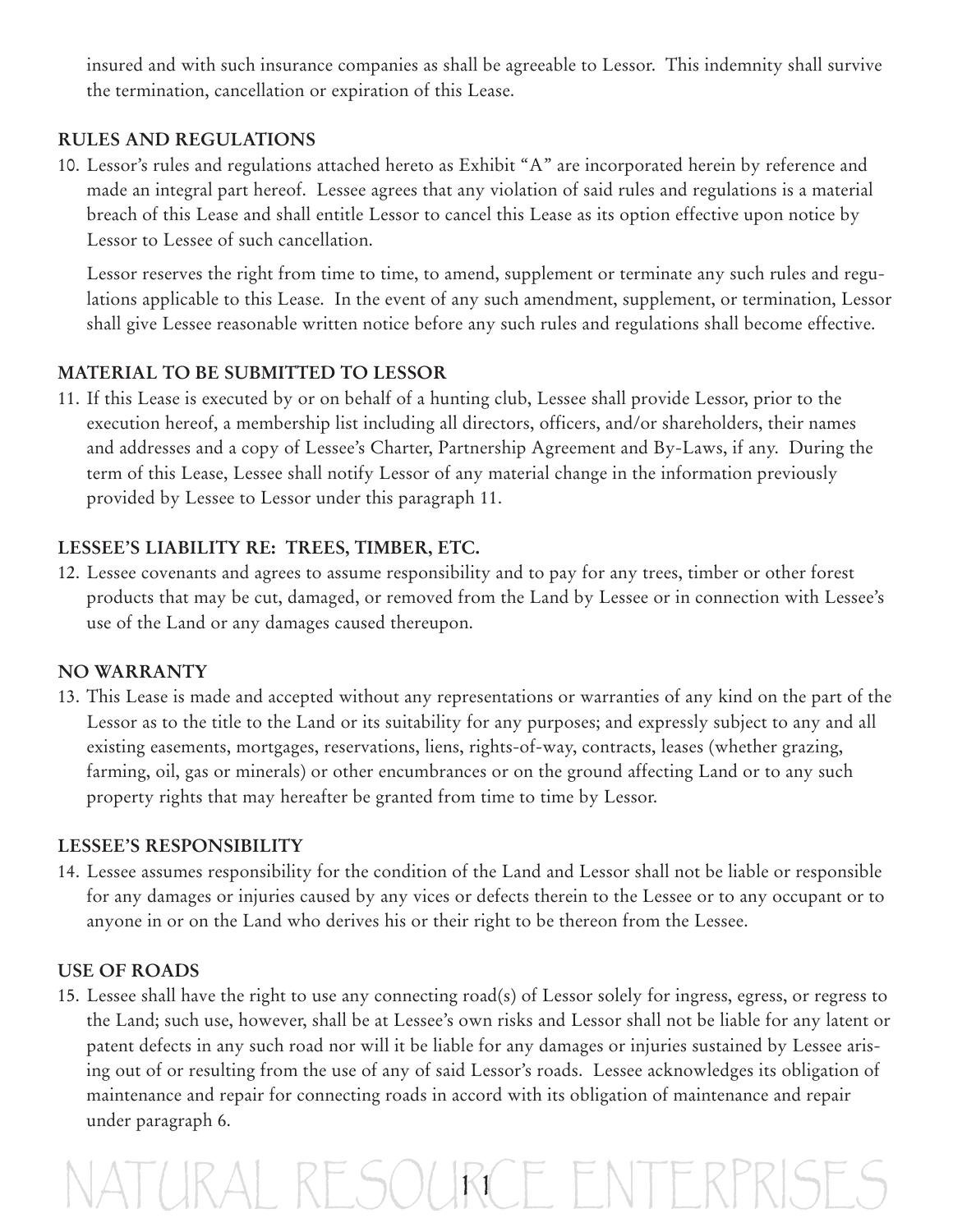#### **SURRENDER AT END OF TERM**

16. Lessee agrees to surrender the Land at the end of the term of this Lease according to the terms hereof. There shall be no renewal of this Lease by implication or by holding over.

#### **MERGER CLAUSE**

17. This Lease contains the entire understanding and agreement between the parties, all prior agreements between the parties, whether written or oral, being merged herein and to be of no further force and effect. This Lease may not be changed, amended or modified except by a writing properly executed by both parties hereto.

#### **CANCELLATION**

18. Anything in this Lease to the contrary notwithstanding, it is expressly understood and agreed that Lessor and Lessee each reserve the right to cancel this Lease, with or without cause, at any time during the Term hereof after first giving the other party thirty (30) days prior written notice thereof. In the event of cancellation by Lessee, all rentals theretofore paid and unearned shall be retained by the Lessor as compensation for Lessor's overhead expenses in making the Land available for lease, and shall not be refunded to Lessee.

#### **APPLICABLE LAW**

19. This Lease shall be construed under the laws of the State first noted above.

IN WITNESS WHEREOF, the parties have hereunto caused this Agreement to be properly executed as of the day and year first above written.

WITNESSES: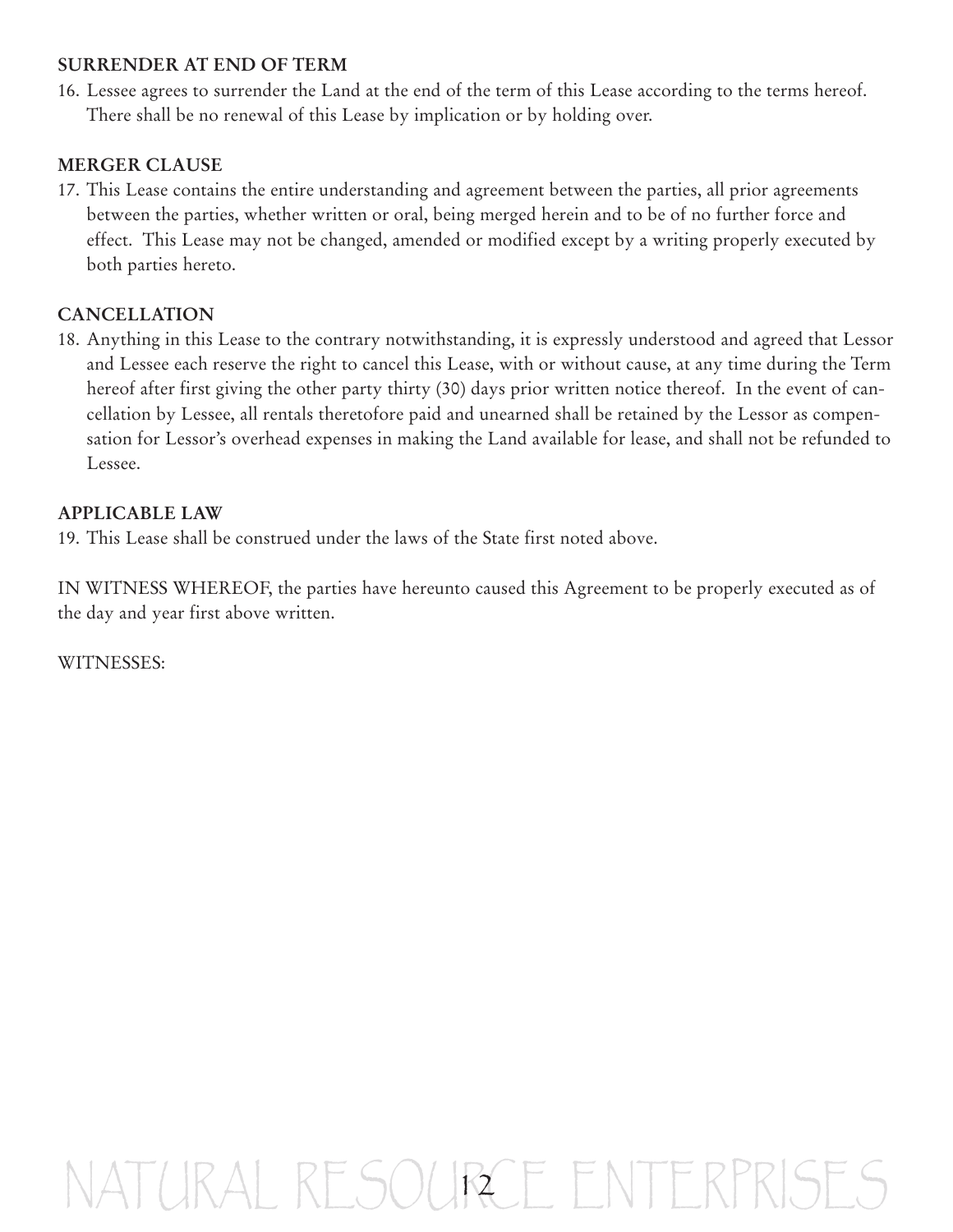## **SAMPLE HUNTING LEASE AGREEMENT**

This hunting lease agreement is for educational purposes only. It is important to check with your attorney before writing and signing a binding legal agreement. You may want more details or fewer details than this lease includes. If you want to provide other services or rights, such as guides, cleaning game, or allowing the lessee to improve the habitat, they should be included.

\_\_\_\_\_\_\_\_\_\_\_\_\_\_\_\_\_\_\_\_\_\_\_\_\_\_\_\_, owner of \_\_\_\_\_\_\_\_\_\_\_\_\_\_\_\_\_\_\_\_\_\_\_\_\_\_\_\_\_farm, (legal description of the land), county, (state), herein referred to as "Landowner," for good and sufficient consideration, as hereinafter set forth, leases hunting rights on those portions of the **weaper of the set of the set of the set of the set of the set of the set of the set of the set of the set of the set of the set of the set of the set of the set of** described, to \_\_\_\_\_\_\_\_\_\_ and others so executing this agreement and hereinafter referred to as "Lessees," on the following terms and conditions:

1. The tract of land, hereinafter referred to as "lease" upon which hunting rights are granted, is the \_\_\_\_\_\_\_\_\_\_\_\_\_\_\_\_\_\_\_\_\_\_\_\_\_\_\_\_\_ farm described herein consisting of approximately \_\_\_\_\_\_\_ acres.

*(description of land with aerial photograph if available)*

\_\_\_\_\_\_\_\_\_\_\_\_\_\_\_\_\_\_\_\_\_\_\_\_\_\_\_\_\_\_\_\_\_\_.

Lessees understand the location and boundaries of said tract and agree that no hunting rights are granted hereunder on any tract other than the tract herein designated and that no hunting or discharging of firearms shall be done by Lessees while traveling to or from the lease.

- 2. This agreement and the rights and duties granted and incurred hereunder shall be for a term commencing with the opening of \_\_\_\_\_\_\_\_\_\_\_\_\_ season in 20\_\_\_, and the closing of \_\_\_\_\_\_\_\_\_\_\_\_\_ season in 20\_\_\_\_\_, as set for \_\_\_\_\_\_\_\_\_\_\_\_\_\_\_\_\_ County, (state), under regulations enforced by the (state wildlife agency) unless terminated pursuant to provisions of this agreement hereinafter set forth. Provided that either the Landowner or Lessee may cancel this agreement by giving written notice of its intent to do so thirty (30) days prior to the date that rental for the second or third year of the term here provided is due. In which event, Lessee shall be relieved of the obligation to pay further rental under the terms and shall deliver possession of the premises.
- 3. The consideration to be paid by Lessee to Landowner at \_\_\_\_\_\_\_\_\_\_\_\_\_\_\_\_\_ County, (state), is \$\_\_\_\_\_\_\_\_\_\_ in cash, one-half to be paid on or before June 1, 20\_\_\_\_\_, and the balance to be paid on or before October 1, 20\_\_\_\_\_. Failure to pay the second installment shall thereupon terminate and cancel the lease and the amount already paid shall be forfeited as liquidated damage for the breach of the agreement. A \$\_\_\_\_\_\_\_\_\_\_ deposit will be required to insure that lease premises are left in a clean and orderly condition. Farm personnel will inspect the premises within 30 days after the lease expires. If cleanup is necessary, the farm will accomplish such, and the \$\_\_\_\_\_\_\_\_\_\_ deposit will be forfeited by the Lessees. If the premises are determined by farm personnel to be clean and orderly, the \$\_\_\_\_\_\_\_\_\_\_\_ deposit will be returned to the Lessees within 60 days after expiration of the lease.
- 4. Lessees shall not assign this lease or sublet the leased premises without the written consent of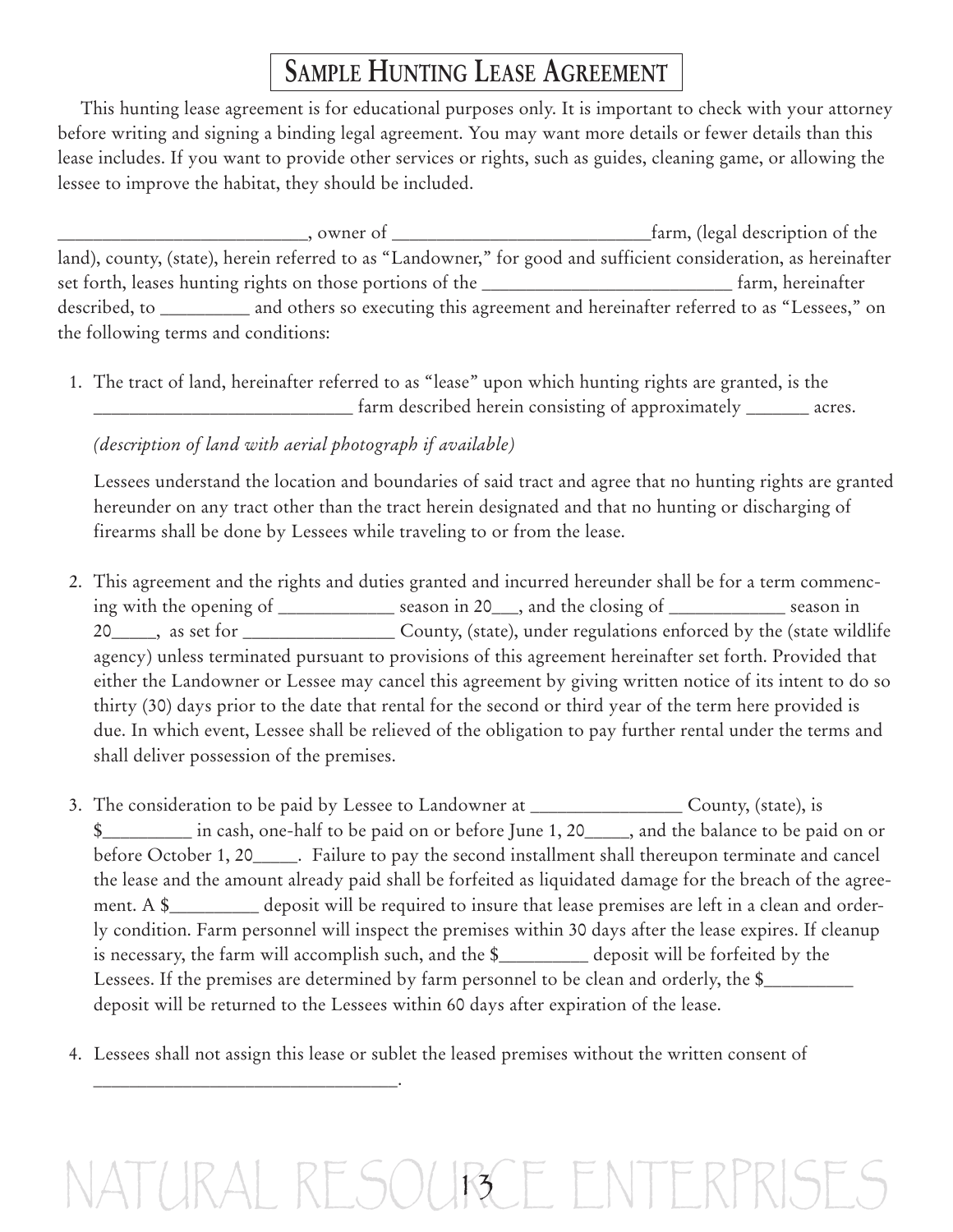5. Lessees shall at all times abide by and obey all state and federal hunting laws and regulations and Lessee shall be responsible for the conduct of Lessee's guests or members in connection with said hunting laws and shall be responsible for any violation of said hunting laws or regulations by said Lessee, its guests, or members. Any violation of the hunting laws or regulations of any governmental authority shall give rise to the right of immediate cancellation of this lease by the Landowner upon written notice to Lessees, and in the event of the cancellation of said lease due to violation of game laws by Lessees, its guests or members, no prorata of the rent previously paid shall be made, same to be forfeited as liquidated damages, and Lessees shall, upon receipt of such notice, immediately vacate and surrender unto the Landowner possession of the leased premises.

Lessees shall, during the period in which it has access to the leased premises, continually protect same against trespassers and squatters, and to the best of Lessee's ability have such persons apprehended and prosecuted.

- 6. This lease agreement is expressly made subject to the "General Conditions of the Lease," which are attached hereto as Exhibit "A," and made a part hereof for all purposes the same as if copied herein verbatim.
- 7. If Lessees default in the performance of any of the covenants or conditions hereof, including the "General Conditions of Lease," which are attached hereto as Exhibit "A," then such breach shall cause an immediate termination of this lease and a forfeiture to Landowner of all consideration prepaid. The Lessee shall have no further rights under the term of this lease agreement. In the event a lawsuit arises out of or in connection with this lease agreement and the rights of the parties thereof, the prevailing party may recover not only actual damages and costs but also reasonable attorneys' fees expended in the matter.
- 8. Landowner shall not be liable for any injuries, deaths, or property damage sustained by (1) any Lessees hereto, (2) any employees of Lessees, (3) any business invitees of Lessees, (4) any guest of Lessees, (5) any person who comes to the leased premises with the express or implied permission of Lessees on the \_\_\_\_\_\_\_\_\_\_\_\_\_\_\_ farm with permission of the Lessee hereunder except for such injury, death, or property damage as may be sustained directly as a result of Landowner's sole negligence. Lessee hereunder jointly and severally agrees to indemnify Landowner, his agents or employees against any claim asserted against Landowner or any of Landowner's agents or employees as a result of personal injury, death, or property damage arising through: (1) the negligence of a Lessee or any persons on the farm with the permission of a Lessee, or (2) through the concurrent negligence of a Landowner or his agents or employees any one or more of Lessees or any person on the \_\_\_\_\_\_\_\_\_\_\_\_\_\_\_ farm with the permission of the Lessee.

All minors permitted by Lessee to hunt, fish, or swim on the leased premises shall be under the direct supervision of one of their parents (or guardian), and when children are present on the leased premises, the parents shall be fully responsible for their acts and safety and agree to hold Landowner harmless therefor, regardless of the nature of the cause of damage, whether property or personal injury, to themselves or others.

## $RAIRTSOMR4$ R4CE ENTERPRISES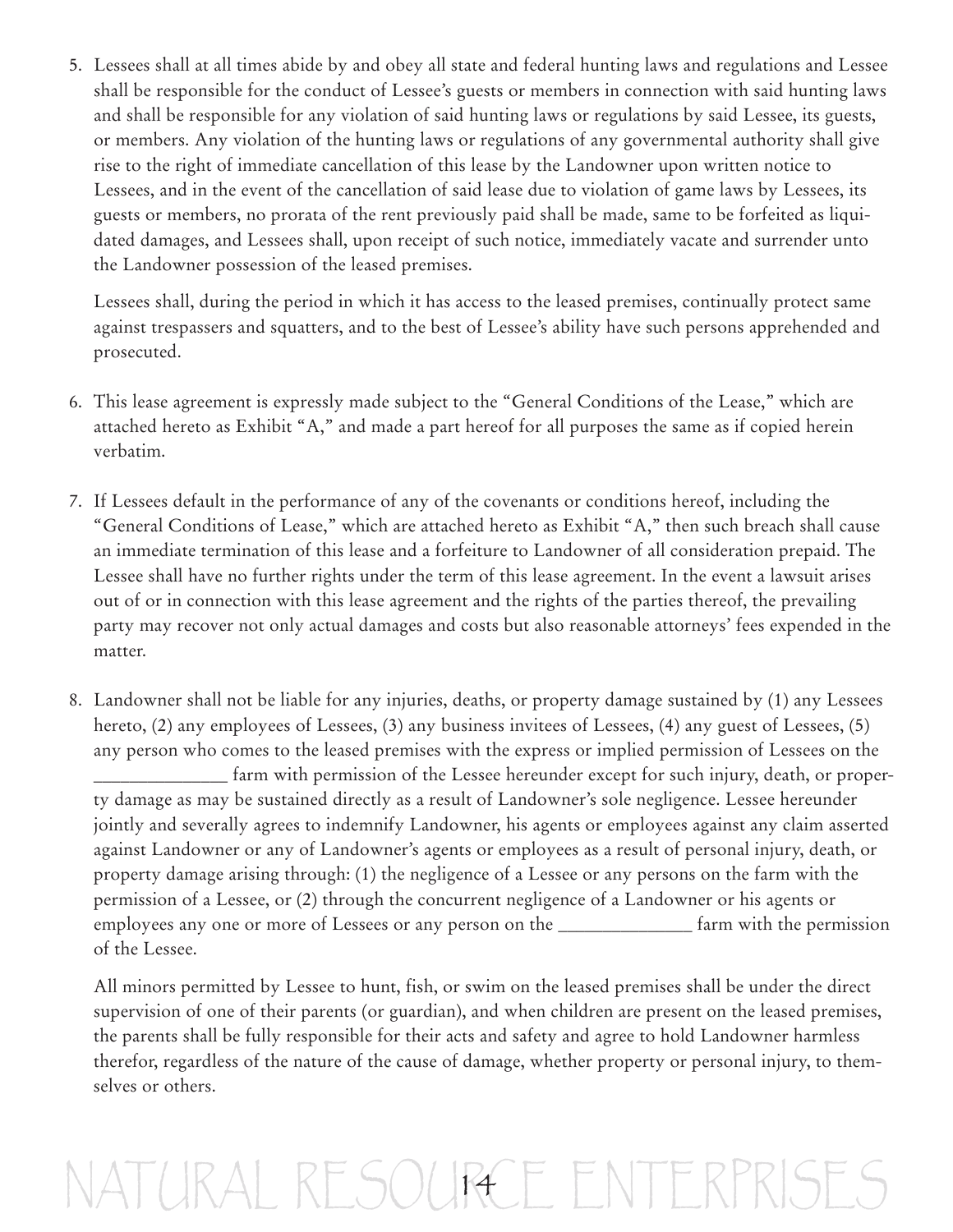- 9. The leased premises are taken by Lessee in an "as is" condition, and no representation of any kind is made by \_\_\_\_\_\_\_\_\_\_\_\_\_\_\_\_\_\_\_\_\_\_\_\_ regarding the suitability of such premises for the purpose for which they have been leased.
- 10. This lease may not be terminated or repudiated by Lessee except by written notice signed and acknowledged in duplicate before a Notary Public by Lessee, and such termination or repudiation shall not be effective until Lessee has mailed one executed copy thereof to Landowner by registered mail and filed the other executed copy thereof for record in the Office of the County Clerk, \_\_\_\_\_\_\_\_\_\_\_ County, (state). This lease shall be binding upon the distributes, heirs, next of kin, successors, executors, administrators, and personal representatives of each of the undersigned. In signing the foregoing lease, each of the undersigned hereby acknowledges and represents:
	- (a) That he/she has read the foregoing lease, understands it, and signs it voluntarily; and
	- (b) That he/she is over 21 years of age and of sound mind;

|               | In witness whereof, the parties have set their hands this the ________ day of ______________________, 20_______.                                                                                                                                                                                                                                                                                      |                 |            |       |
|---------------|-------------------------------------------------------------------------------------------------------------------------------------------------------------------------------------------------------------------------------------------------------------------------------------------------------------------------------------------------------------------------------------------------------|-----------------|------------|-------|
| LESSEES:      | DATE:                                                                                                                                                                                                                                                                                                                                                                                                 |                 | LANDOWNER: | DATE: |
|               | and the control of the control of the control of the control of the control of the control of the control of the                                                                                                                                                                                                                                                                                      |                 |            |       |
|               |                                                                                                                                                                                                                                                                                                                                                                                                       | <b>WITNESS:</b> |            | DATE: |
|               |                                                                                                                                                                                                                                                                                                                                                                                                       |                 |            |       |
|               | <u> 1980 - Johann Barn, mars ann an t-Amhain an t-Amhain ann an t-Amhain an t-Amhain an t-Amhain an t-Amhain an t-</u><br>$\begin{tabular}{c} \bf STATE OF \end{tabular} \begin{tabular}{p{2.5cm}p{2.5cm}p{2.5cm}} \hline \end{tabular}$                                                                                                                                                              |                 |            |       |
|               |                                                                                                                                                                                                                                                                                                                                                                                                       |                 |            |       |
|               | The foregoing instrument was subscribed, sworn to, and acknowledged before me this __________ day of<br>$\frac{1}{1}$ and $\frac{1}{1}$ and $\frac{1}{1}$ and $\frac{1}{1}$ and $\frac{1}{1}$ and $\frac{1}{1}$ and $\frac{1}{1}$ and $\frac{1}{1}$ and $\frac{1}{1}$ and $\frac{1}{1}$ and $\frac{1}{1}$ and $\frac{1}{1}$ and $\frac{1}{1}$ and $\frac{1}{1}$ and $\frac{1}{1}$ and $\frac{1}{1}$ a |                 |            |       |
|               |                                                                                                                                                                                                                                                                                                                                                                                                       |                 |            |       |
| Notary Public |                                                                                                                                                                                                                                                                                                                                                                                                       |                 |            |       |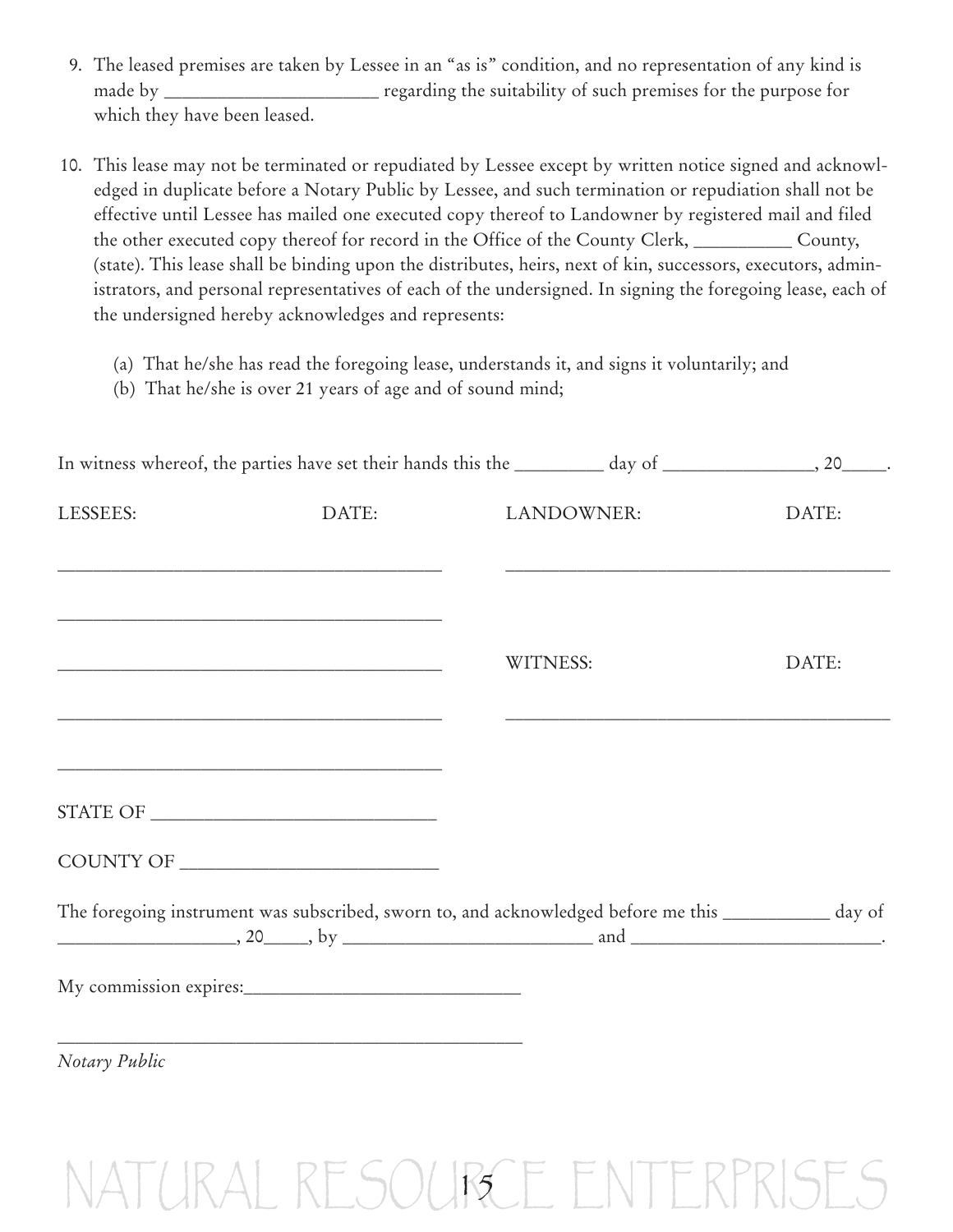### **EXHIBIT "A, " GENERAL CONDITIONS OF LEASE (EXAMPLES OF OPTIONAL CLAUSES)**

#### \_\_\_\_\_\_\_\_\_\_\_\_\_\_\_\_\_\_\_\_\_\_\_\_\_\_\_\_ LANDOWNER, LEASE TO \_\_\_\_\_\_\_\_\_\_\_\_\_\_\_\_\_\_\_\_\_\_\_\_\_\_\_\_ LESSEE

These general conditions of lease are applicable to the lease agreement between \_\_\_\_\_\_\_\_\_\_\_\_\_\_\_, hereinafter referred to as Landowner, and \_\_\_\_\_\_\_\_\_\_\_\_\_\_\_\_\_\_\_\_\_\_, Lessee. Lessee and all persons authorized to Lessee to hunt upon the leased premises shall be hereinafter collectively referred to as "Hunters."

- 1. It will be the responsibility of the Lessee to furnish each hunter or guest with a copy of these general conditions of lease.
- 2. Lessees understand and agree that the leased premises are not leased for agricultural or grazing purposes and, consequently, taken subject to the rights thereof.
- 3. Lessee acknowledges that Landowner owns the property herein leased, primarily for agricultural purposes and the growing of timber. Lessee shall in no manner interfere or obstruct Landowner's farming, forestry, or livestock operations.
- 4. Landowner reserves the right to deny access to the leased premises to any person or persons for any of the following reasons: drunkenness, carelessness with firearms, trespassing on property of adjoining landowners, acts which could reasonably be expected to strain relationships with adjoining landowners, or any other activities which to the ordinary person would be considered objectionable, offensive, or to cause embarrassment to Landowner or be detrimental to Landowner's interest. Failure of Lessee to expel or deny access to the premises to any person or persons after being notified to do so by Landowner may result in the termination of this lease at discretion of Landowner.
- 5. No hunter shall be allowed to:
	- (a) Shoot a firearm from a vehicle;
	- (b) Erect a deer stand within 150 yards of the boundary of the herein leased premises;
	- (c) Permanently affix a deer stand in trees;
	- (d) Abuse existing roads by use of vehicles during wet or damp conditions.
	- (e) Fire rifles or other firearms in the direction of any house, barn, other improvements, or across any haul road located on the leased premises;
	- (f) Build or allow fires on the leased premises, except in those areas specifically designated by Landowner in writing, and, in event, shall be kept fully liable for such fires; and
	- (g) Leave open a gate found closed or close a gate found open.
- 6. Hunters shall at all times maintain a high standard of conduct acceptable to \_\_\_\_\_\_\_\_\_\_\_\_\_\_\_\_\_\_\_\_\_\_\_\_\_.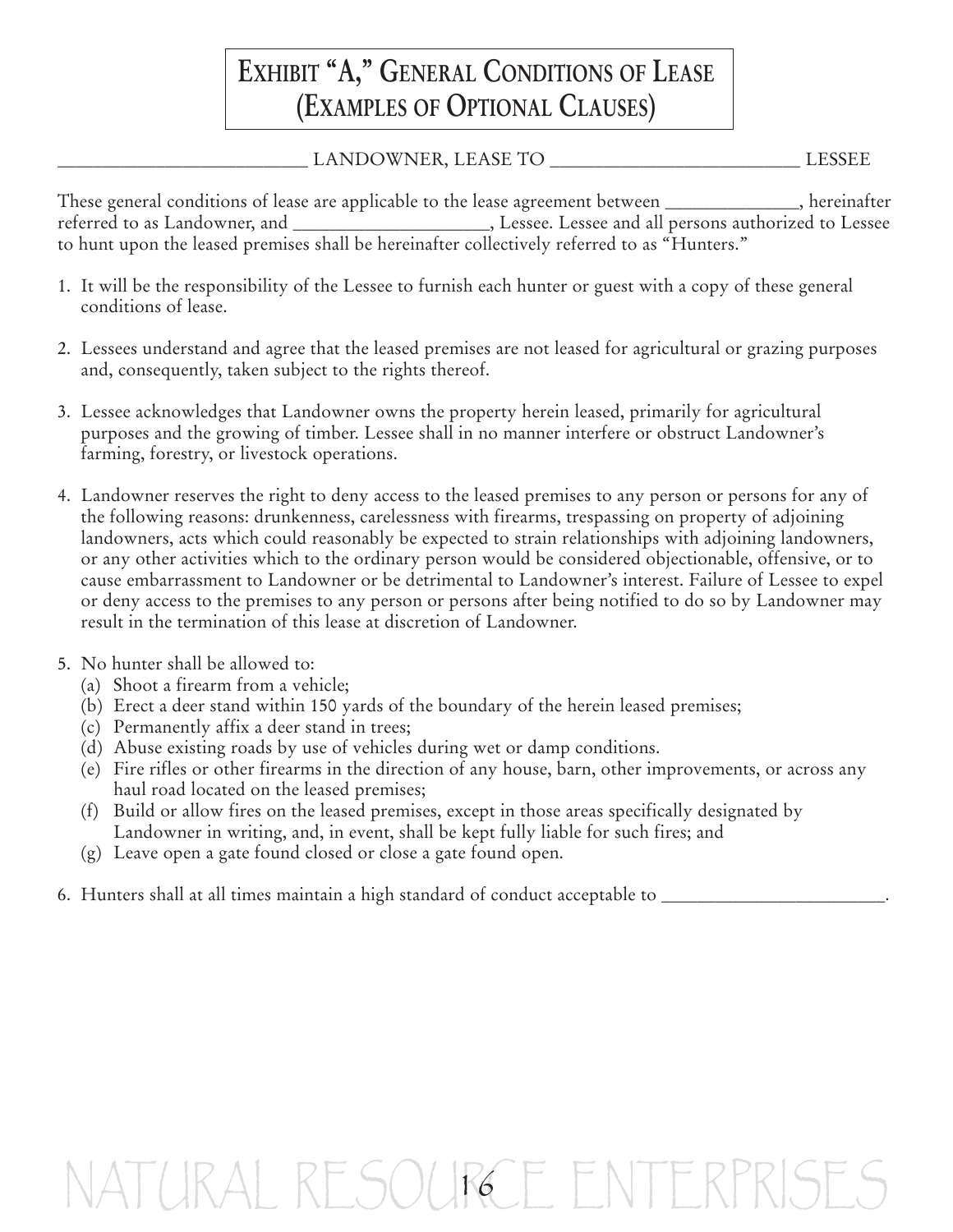## **HUNTING CLUB BYLAWS**

Hunting club bylaws should contain provisions that govern the day-to-day operation of the club. The bylaws should be adapted to local conditions that affect the club, its relationship with landowners, and the well-being of the land and wildlife resources. You should keep the bylaws as simple, concise, and understandable as possible for the benefit of the members and yourself. Some clubs develop bylaws that are too complex and extensive for the basic needs, and these often are too difficult to manage or enforce adequately. Bylaws should be written to be basic to the operation of the club or group's interest and to add others as needed based on the club/group's growth, changing needs, changing wildlife regulations, or changing landowner needs. Some examples of items that need to be considered when drafting bylaws are as follows:

- **✔** Guest privileges and/or regulations.
- **✔** Safety for members, for the landowners, and/or for property.
- **✔** Land management and stewardship of the property.
- **✔** Appropriate disciplinary procedures for all members and guests, if allowed.
- **✔** Rules of the hunt for all participants.
- **✔** Strict adherence to all state and federal wildlife regulations.
- **✔** Functional/operational committees, such as camp operation and maintenance, stand or blind placement and maintenance, food and cooks for organized hunts, and such.
- **✔** Maintenance of appropriate member and landowner relations.
- **►** If management for quality deer is a club/group objective, this needs to be made clear in the bylaws.
- **✔** Any club/group self-imposed management requirements, such as no dogs, or use of trailing dogs for retrieving cripples or chasing deer. Also consider if other species are allowed to be hunted during regulated seasons, such as turkeys, squirrels, raccoons, waterfowl and such, and doves.

Hunting club/group bylaws are essential for many organized hunting operations, and if you have concerns about the legality of the bylaws and their enforcement, you may consult a lawyer. Clearly, one of the most important considerations must be that all members and invited guests understand and agree in writing to the adopted bylaws for them to be useful and effective. The items listed above are not all you need to consider. The list can be expanded based on the desires and needs of you and the membership.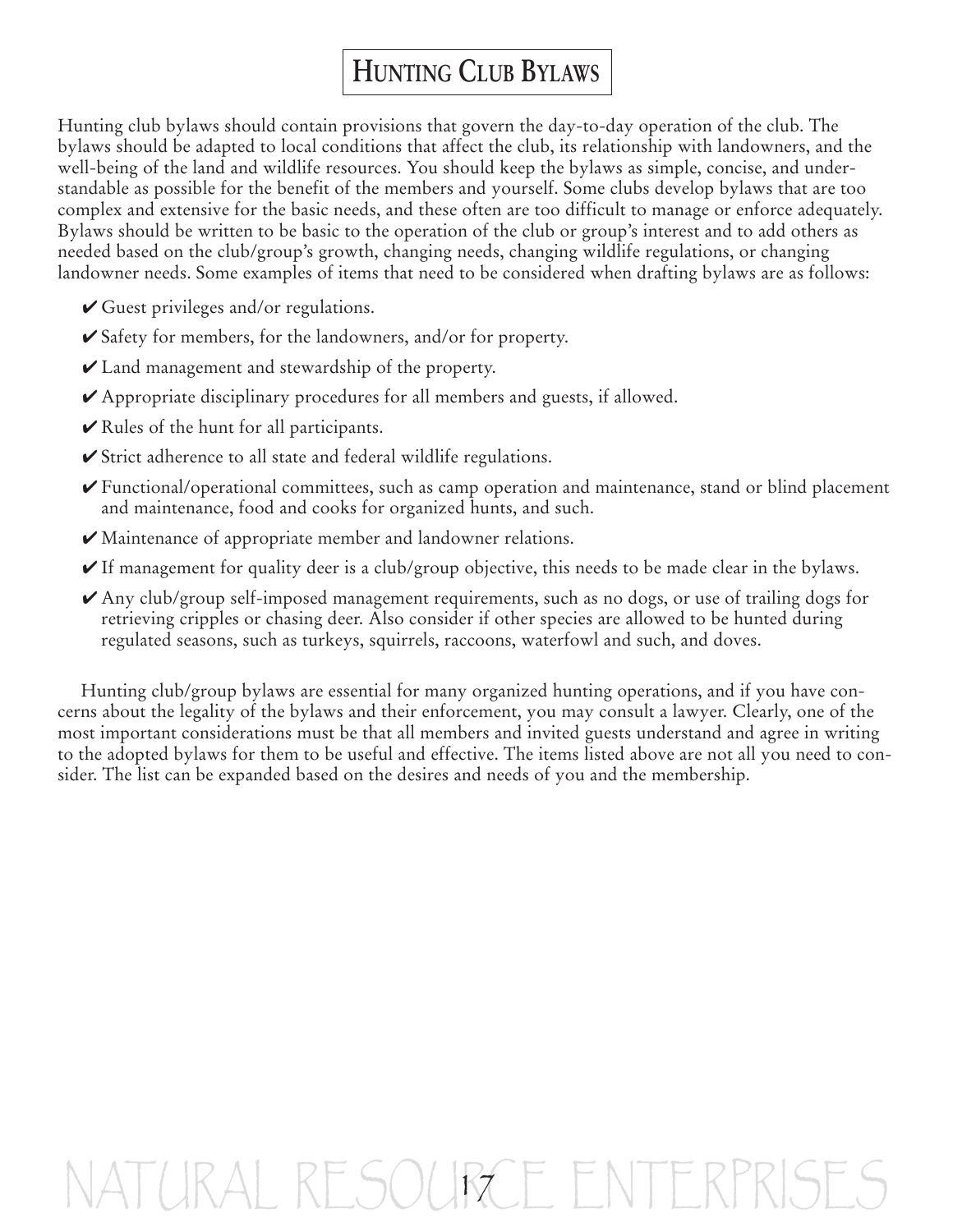### **LIABILITY INSURANCE FOR LANDOWNERS AND HUNTING CLUBS**

Insurance is a contract where an insurer (insurance company) undertakes to protect the insured (person purchasing the insurance) against loss, damage, or liability from an unknown or possible event. The insured pays the insurer a premium for this coverage.

Liability insurance covers loss because of negligence. It does not cover loss because of an intentional act. You can greatly reduce negligence on most private lands through risk planning.

Liability insurance companies generally limit the total liability of the insurance company to a certain amount, which may be much less than the insured person may suffer. Therefore, liability insurance may not completely eliminate the loss that occurs, but it does reduce the risk of loss.

If you already have liability insurance on your property, you may be able to work with your insurer to add liability coverage for a hunting lease. Your insurer may require that the hunting club or lessees get liability insurance as part of the written lease agreement. You may want to prepare or have an attorney prepare a hunting club disclaimer that all hunting club members or lessees must sign that points out potential risks on the land. Some of these might be an abandoned well, livestock that may need to be avoided, and such. Disclaimers may not be legal, but they do serve to warn lessees of potential risks and may prevent a liability suit if the lessees ignore the identified risks they signed a waiver for.

Many insurance companies offer liability for hunting clubs or for landowners who lease their land for hunting or other recreational access. **The following list by no means includes all sources of information, but it does provide some sources of information about liability insurance, coverage, costs, and comparisons.** Another source you should not overlook is a rider to existing policies to cover recreational access including hunting.

If someone pays for access to your land to hunt or fish or for another recreational use, you owe that person certain duties of care, such as posting warnings as to dangerous conditions on the property, including potentially dangerous animals, abandoned wells, old buildings, and other structures. You may be liable for injuries to a hunter caused by another hunter if you are not covered by insurance. For example, liability may be based on your negligence if you allow too many hunters in a given area, or if you admit an intoxicated hunter who injures another hunter.

#### **■** *Some Known Sources of Liability Insurance*

#### **Southeastern Wildlife Federation's Hunting Club Liability Insurance Program**

Contact: Ms. Carol Cash Turner, Insurance Agent, Southeastern Wildlife Federation, P.O. Box 1109, Montgomery, Alabama 36102. Telephone: (334) 832-9453. Premium rates are based on the number of members in the club and the limit of liability selected. SWF offers liability limits of \$300,000, \$500,000 and \$1 million in either Limited or Broad form. The Limited form excludes occurrences between members and/or guests. The Broad form also has \$25,000 Fire Legal Timber coverage. Both forms include a \$25,000 Accidental Death benefit and a \$1,000 medical Expense benefit for each member. There are no hidden charges, and as many as four landowners may be listed as "Additional Insured" at no extra cost. For any landowners over four, the cost per landowner is \$10 plus tax.

#### **Davis-Garvin-Agency**

Contact: Dr. Ed Wilson, Account Executive, P.O. Box 21627, Columbia, South Carolina 29221-9961. Telephone: (800) 845-3163 or (803) 732-0060. This agency provides two types of hunting lease liability packages: (1) for an individual hunting club; or (2) for a landowner with a large acreage or groups of landowners representing large acreages. The premium for hunting clubs is determined by the number of members and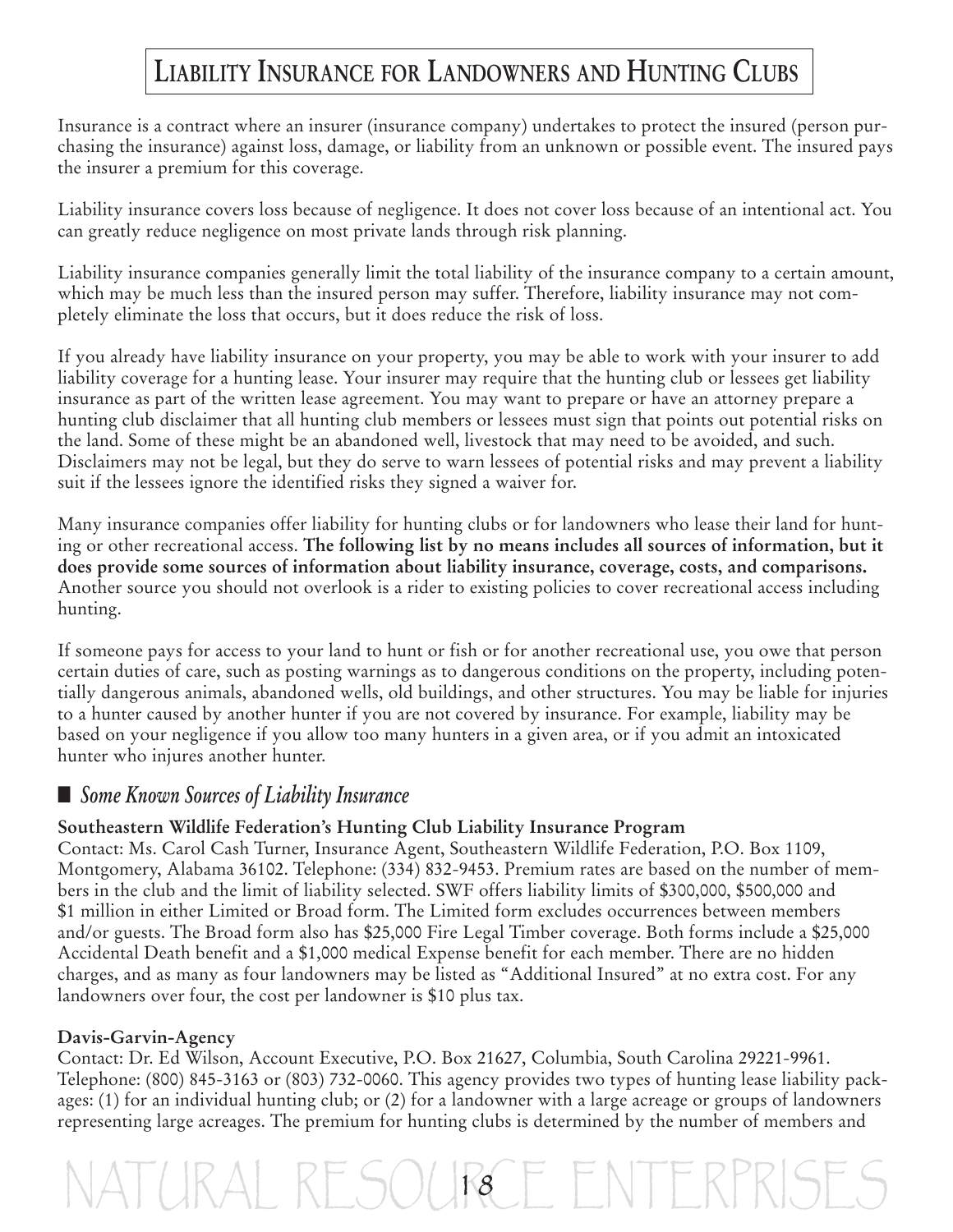guests, with the minimum premium being \$364 for a \$1 million per occurrence liability limit. The premium for large properties or groups of landowners is determined by the acreage involved, with the minimum acreage being 10,000 acres. The rate for a \$1 million per occurrence liability limit varies from 24 cents per acre plus tax for 10,000 to 49,000 acres to 17 cents per acre plus tax for 50,000+ acres.

#### **Bramlett Agency**

1000 Energy Center, Suite 104, P.O. Box 369, Ardmore, Oklahoma 73042. Telephone: (405) 223-7300. This company sells liability insurance for most types of hunting leases.

#### **ISERA (International Special Event and Recreation Association)**

Contact: Jim Quist, Underwriting Specialist, 8722 South Harrison Street, Sandy, Utah 84070. Telephone: (877) 678-7342 or (801) 304-3735. This company insures primarily shooting preserves and shooting ranges.

#### **Worldwide Outfitters and Guide Association, Outfitters and Guides Underwriters Inc.**

Contact: Jim Quist, 8722 South Harrison Street, Sandy, Utah 84070. Telephone: (877) 678-7342 or (801) 304- 3735. This company insures primarily guides and outfitters for a variety of outdoor recreation activities, including hunting and fishing.

#### **Outdoor Underwriters, Inc.**

Contact: R. Tim Reed, CLU, Outdoor Recreation Insurance, P.O. Box 431, Wheeling, West Virginia 26003. Telephone: (800) 738-1300. This company is affiliated with the Philadelphia Insurance Companies and insures guides, outfitters, hunting clubs, and landowners with hunting leases for up to \$1 million per occurrence.

These are just some examples. Many other insurers may offer such insurance, including your present property insurer through an additional rider. However, the above contacts provide the opportunity to contact these insurers and compare coverage and costs.